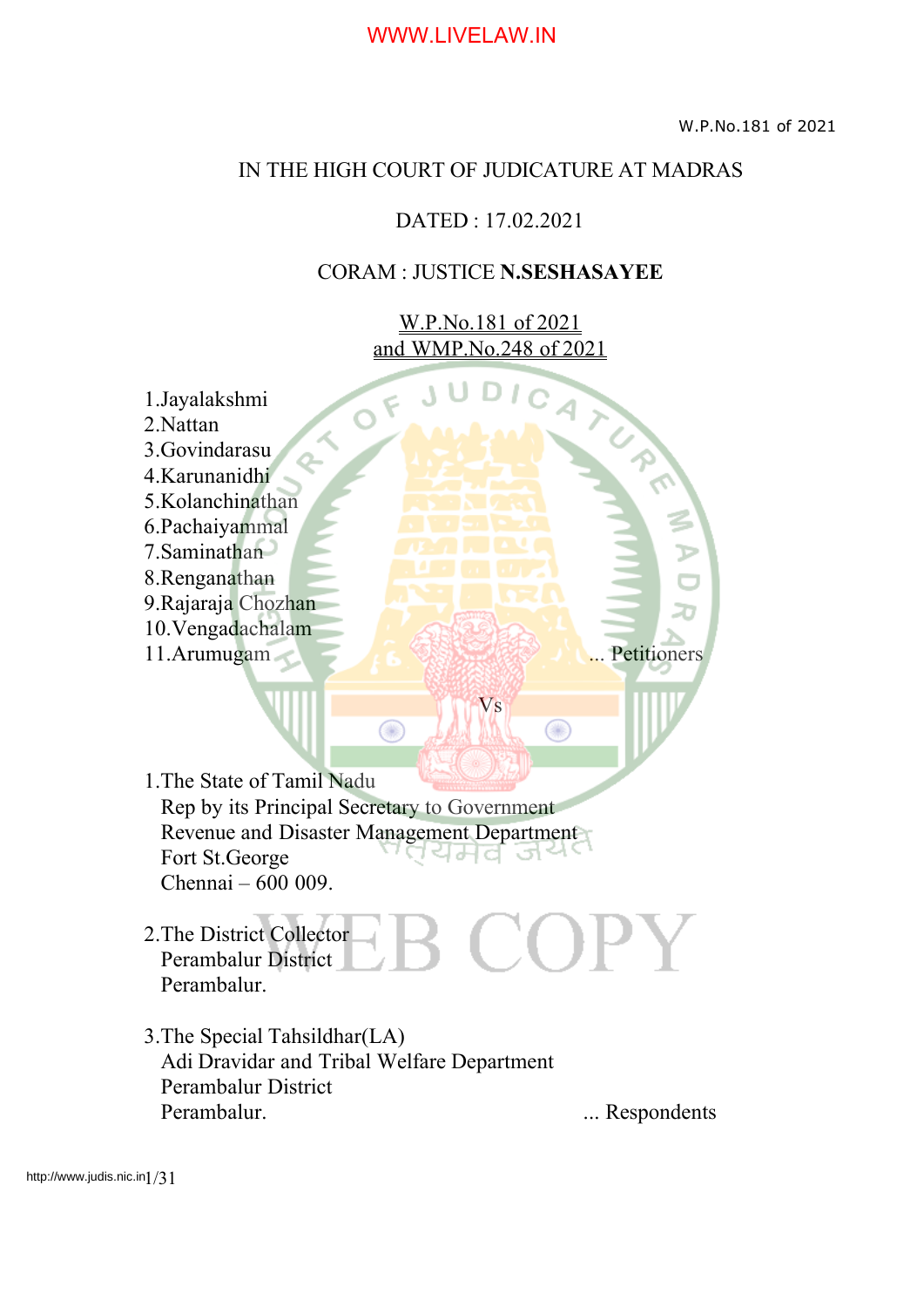W.P.No.181 of 2021

Prayer : Writ Petition filed under Article 226 of the Constitution of India praying to issue a Writ of Mandamus directing the respondents 2 and 3 to grant patta in the name of the petitioners in S.No.26/1, 26/5, 26/4A, 26/6, 27/3, 26/4B, 27/7, 26/10B, 32/6B, 26/11, 33/2, 26/7, 27/8, 27/9, 27/10, 32/1, 32/7 and 33/1 situated at Keezhaperambalur Village, Kunnam Taluk, Perambalur District.

For Petitioners : Mr.M.R.Jothimanian for Mr.K.Balu

For Respondents : Mr.D.Raja

Additional Government Pleader

#### ORDER

The case at hand may be the result of what this Court may term as inadequate bureaucratic impulses in respecting the citizen's right to property. What necessitates this preludial statement, though may preempt what is to follow, can be appreciated if the facts are told.

# सतयमेव जयतै

#### **The Facts:**

2.1 There is a group of 11 petitioners and either some of them or their predecessor-in-title owned a block of land, totally measuring 5.81.0 hectares in several survey numbers, the details of which are tabulated below: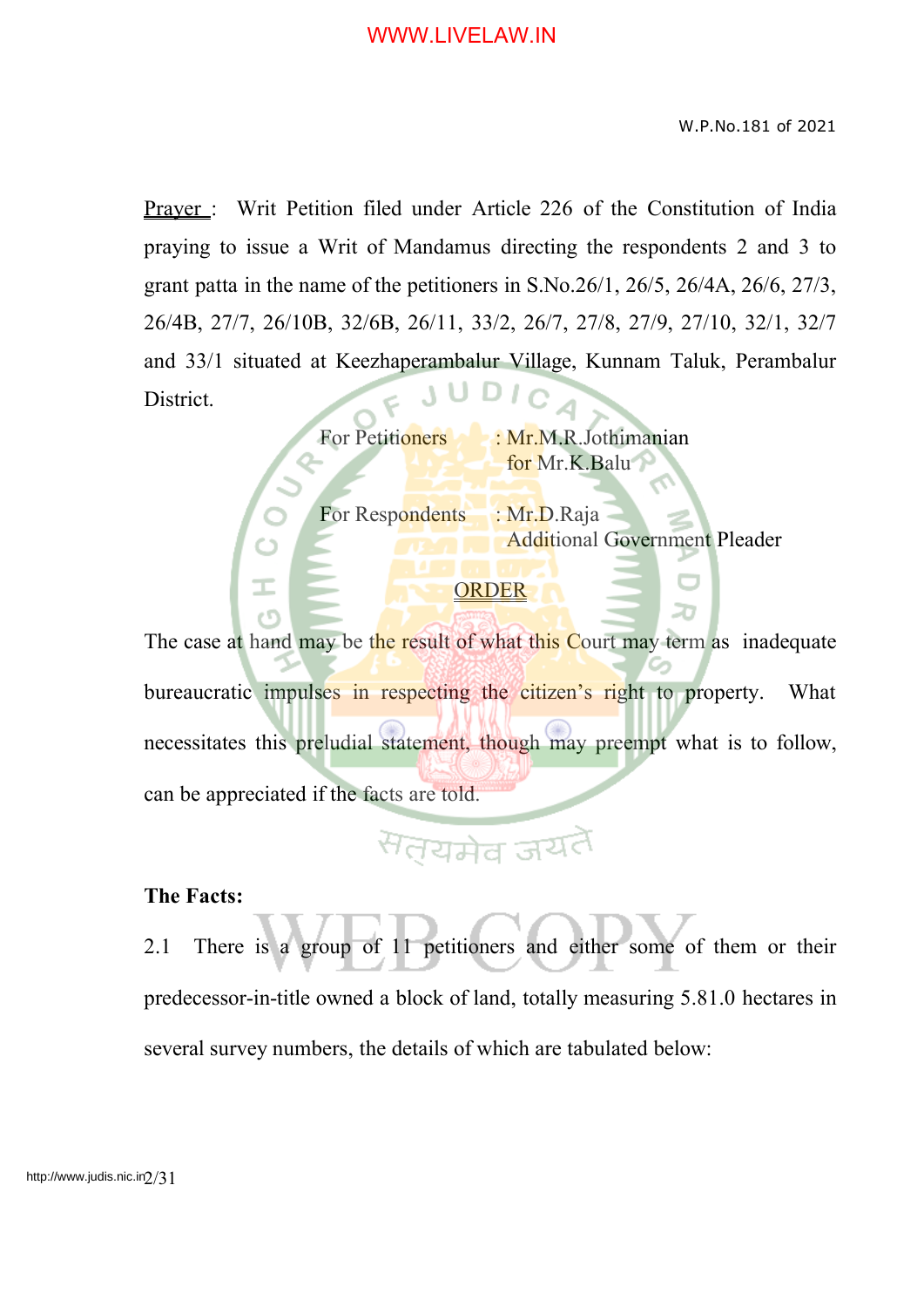#### W.P.No.181 of 2021

| Sl.No. | <b>Survey No.</b> | <b>Acquired Land</b><br><b>Hectares Ares</b> | <b>Details of Land Owners</b>                                 |  |
|--------|-------------------|----------------------------------------------|---------------------------------------------------------------|--|
| 1.     | 26/1              | 0.33.5                                       | P.Periyasamy                                                  |  |
| 2.     | 26/5              | 0.16.5                                       | P.Periyasamy                                                  |  |
| 3.     | 26/4A             | 0.20.5                                       | R.Nattan                                                      |  |
| 4.     | 26/6              | 0.07.0                                       | R.Nattan                                                      |  |
| 5.     | 27/3              | 0.47.0                                       | R.Nattan                                                      |  |
| 6.     | 26/4B             | 0.6.0                                        | R.Chinnasamy                                                  |  |
| 7.     | 27/7              | 0.33.0                                       | R.Chinnasamy                                                  |  |
| 8.     | 26/10B            | 0.23.5                                       | P.Karuppaiya                                                  |  |
| 9.     | 32/6B             | 0.25.5                                       | P.Saminathan                                                  |  |
| 10.    | 26/11             | 0.25.5                                       | T.Renganathan<br>T.Rajaraja Chozhan<br>(Guardian Sivanantham) |  |
| 11.    | 33/2              | 0.21.0                                       | T.Renganathan<br>T.Rajaraja Chozhan<br>(Guardian Sivanantham) |  |
| 12.    | 26/7              | 0.48.5                                       | T.Krishnanpillai                                              |  |
| 13.    | 27/8              | 0.41.0                                       | T.Krishnanpillai                                              |  |
| 14.    | 27/9              | 0.38.0                                       | T.Krishnanpillai                                              |  |
| 15.    | 27/10             | 0.38.0                                       | T.Krishnanpillai                                              |  |
| 16.    | 32/1              | 0.25.5                                       | T.Krishnanpillai                                              |  |
| 17.    | 32/7              | 0.10.0                                       | S.Venkatachalam<br>S.Palanivel<br>S.Arumugam                  |  |
| 18.    | 33/1              | ্ 0.215   া া                                | S.Venkatachalam<br>S.Palanivel<br>S.Arumugam                  |  |
| Total: |                   | 5.81.0                                       |                                                               |  |
|        |                   |                                              |                                                               |  |

2.2 These properties were notified for acquisition under the provisions of the Tamil Nadu Acquisition of Land for Harijan Welfare Scheme Act,1978. The acquisition commenced with the issuance of a preliminary notification on http://www.judis.nic.in3/31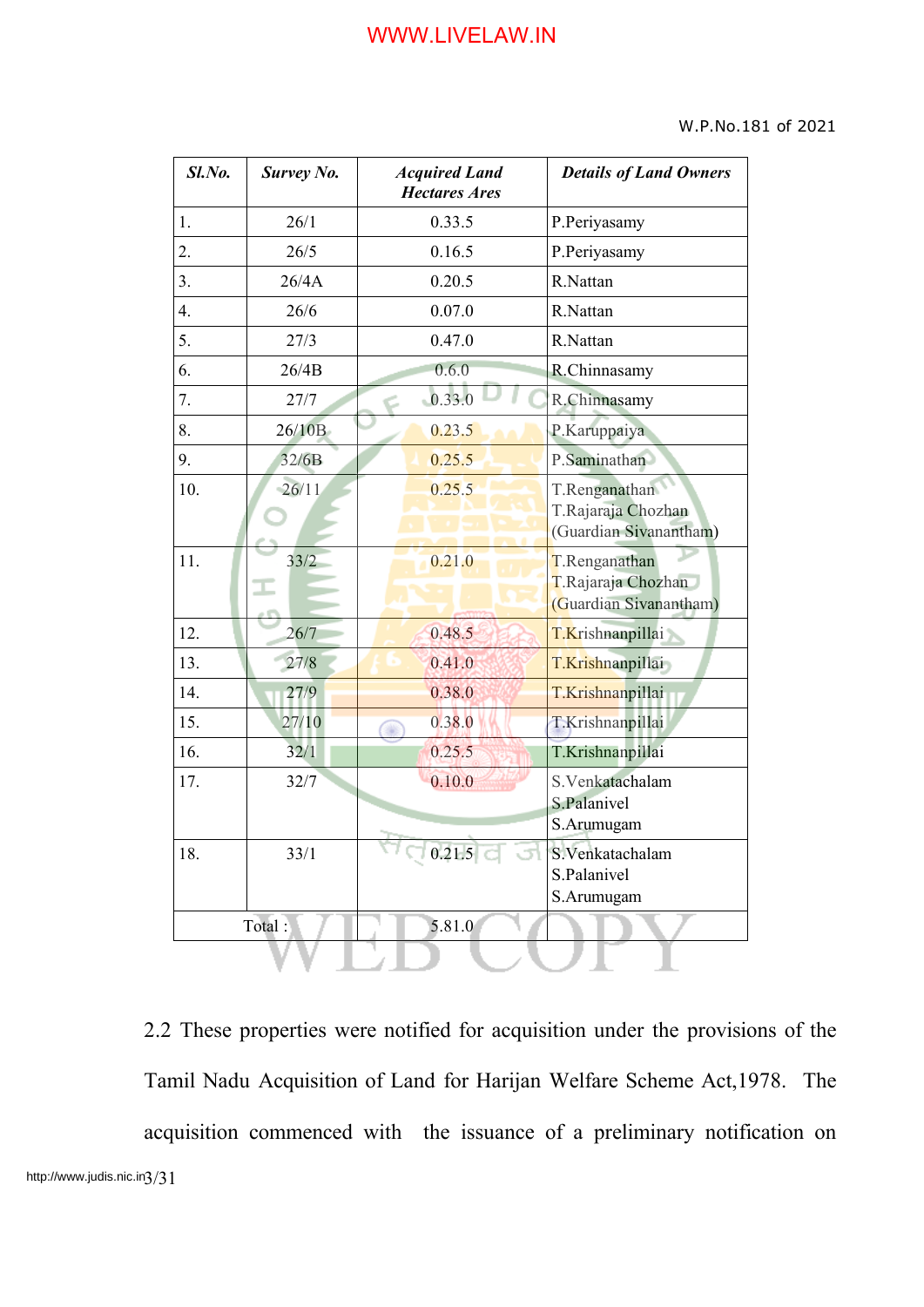#### W.P.No.181 of 2021

30-12-2004, under Sec.4(2). The land owners offered their objection to it, but it was rejected, Vide proceedings of the second respondent/the District Collector on 17-11-2005. Following this, the final notification under Sec.4(1) of the Act came to be issued by the second respondent/the District Collector on 23-11-2005. Promptly the revenue records were mutated.

2.3 The proceedings dated 17-11-2005 and the final notification dated 23-11-2005 were separately challenged by some of the petitioners respectively in W.P.  $6247/2006$  and W.P.4483/2006, and they came to be allowed by this Court on 29-09-2010. This Court however granted liberty to the Government to acquire the lands free of flaws. But no fresh acquisition was attempted. Yet, there was no re-mutation of the names of the original land owners in the revenue records.

## <sup>स</sup>त्यमेव ज

2.4 In these circumstances the petitioner in W.P.4483/2006 came forward with an alternative proposal. He would now offer another block of land in the same survey field as an alternative site, but since this did not evoke any response from the officials, he filed another petition in W.P. 8211 of 2012 for a direction to consider his offer. During its pendency, the second respondent/the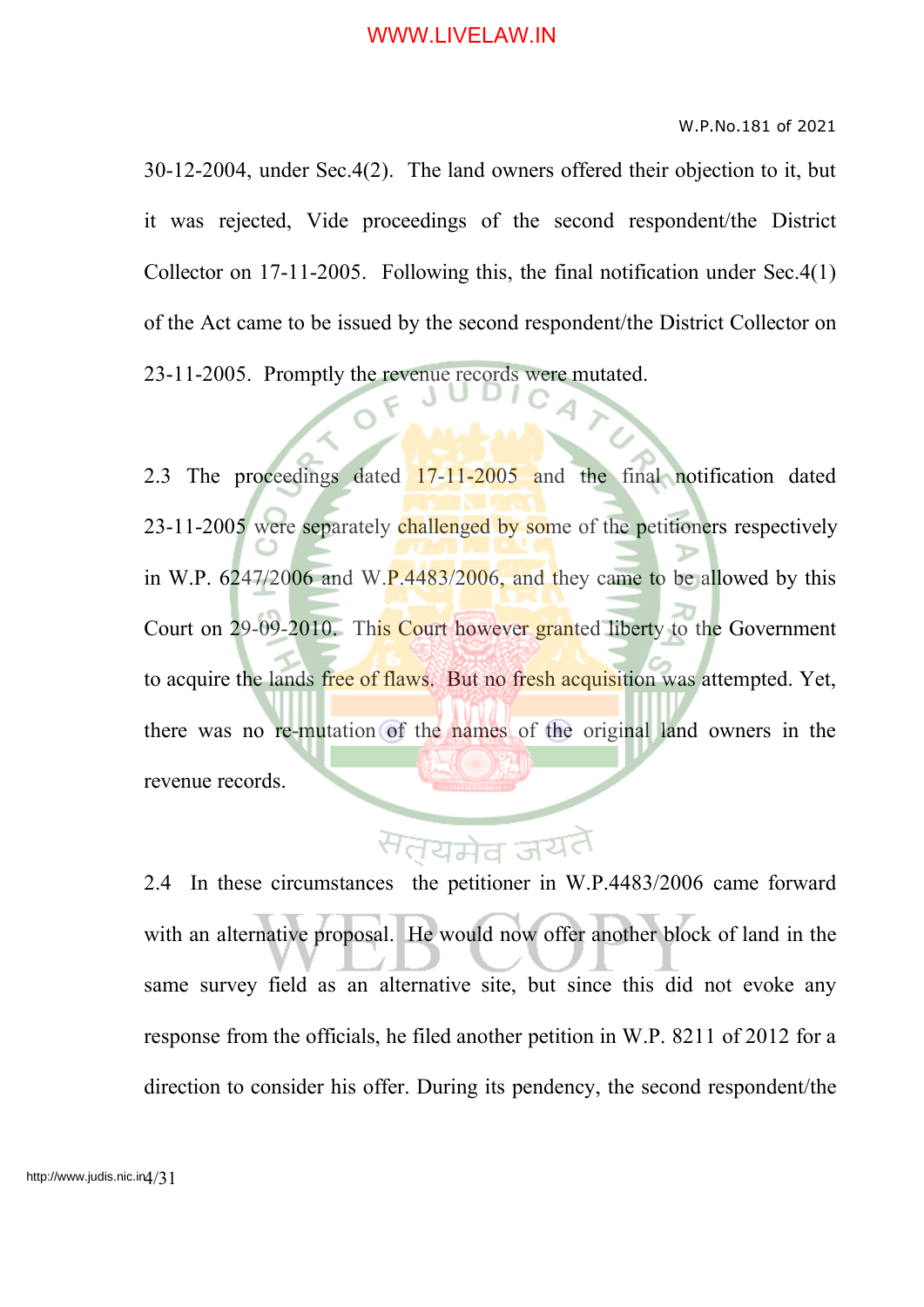#### W.P.No.181 of 2021

District Collector rejected it on 22-09-2012. Consequently, W.P.8211 of 2012 was withdrawn. No attempt however, was made to acquire the land afresh. Still, the revenue officials would not re-mutate the land in the name of the petitioners in the record of rights/the Village Permanent Register. This state of affairs continued till 20-07-2020.

2.5 The petitioners would thereafter addressed a communication in two batches, one dated 20-07-2020 and another dated 26-07-2020. Nothing however, happened, except a statement that these lands are now proposed to be acquired again.

3. Heard Mr.M.R.Jothimanian, learned counsel for the petitioners and Mr.D.Raja, learned Additional Government Pleader for the respondents. Mr.D.Raja, learned Additional Government Pleader has produced a copy of the proceedings in Na.Ka.No.I1/30616/2004 dated 08.01.2021 issued by the Adi Dravidar and Tribal Welfare Officer, Perambalur before this Court. The message that this proceedings convey is that the lands involved in this case are proposed to be re-acquired.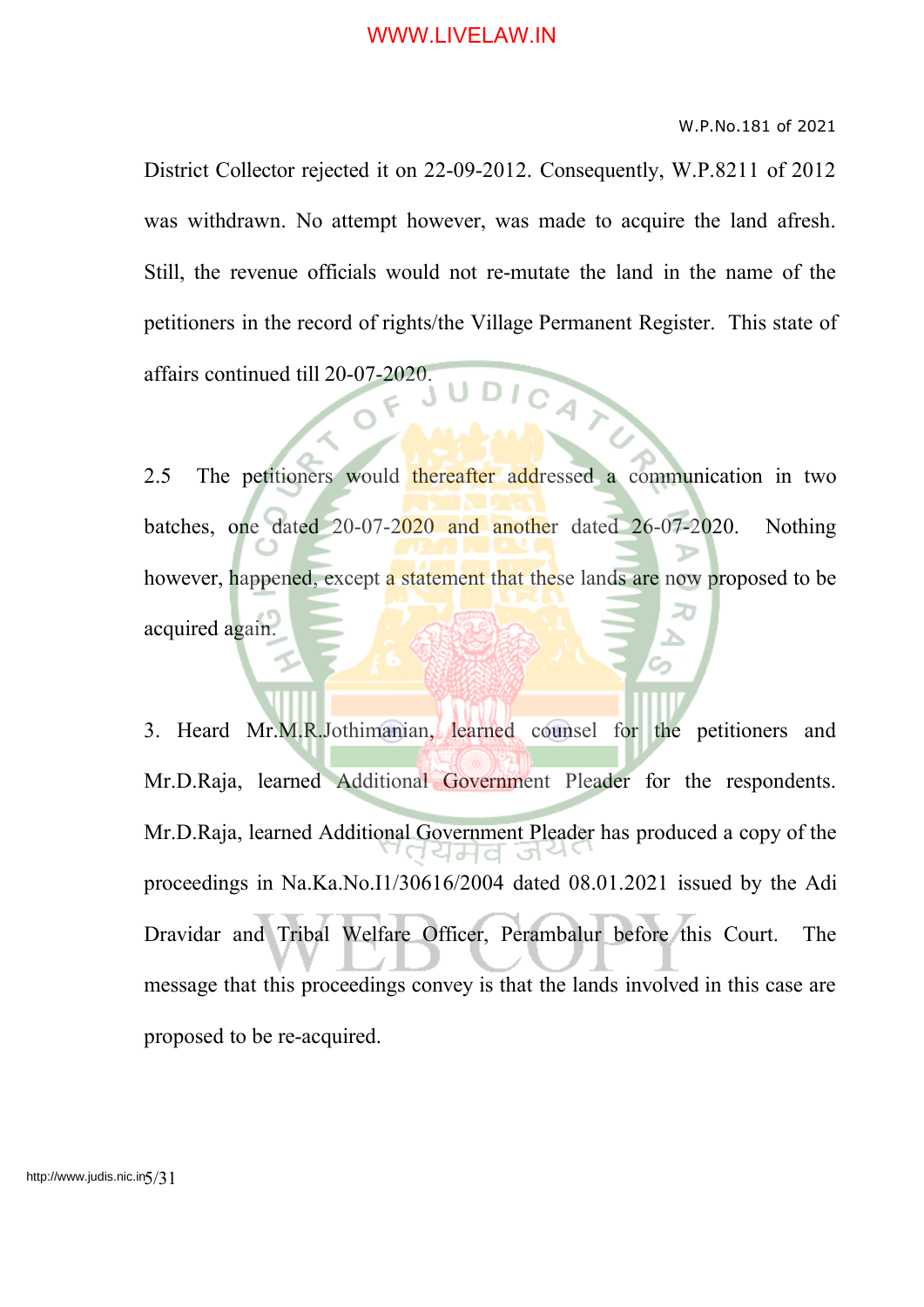#### W.P.No.181 of 2021

4. How to name it? Callousness? Apathy? Negligence? Ignorance? Or, plain indignation? The lexicon provides choice of epithets, but anyone or all of them would only reflect a natural tendency to relate themselves to the level of respect, or absence of it, which the right to property of the common man is subject to. OF JUDICATO

5. The remedy which the petitioners seek is resolvable as quickly as solving a straight-line algebraic problem with a single variable in the mould fashioned by this Court in *Ravindran Vs The District Collector, Vellore District* [W.P.19428 of 2020, dated 06-01-2021]. However, this Court has chosen to expand it, as it considers an imminent need to remind the stakeholders of the judicial system, how not to use it.

6. There are two parts to the cases that fall under this category: Seeking 1੫ਸਰ issuance of patta, or more generically having one's name entered in the record of rights. This particular case, however, is a variant in this category. The other is the onset of an attitude among stakeholders of the judicial system which appears to make the misuse and under use of the Courts as a default-setting in the judicial system.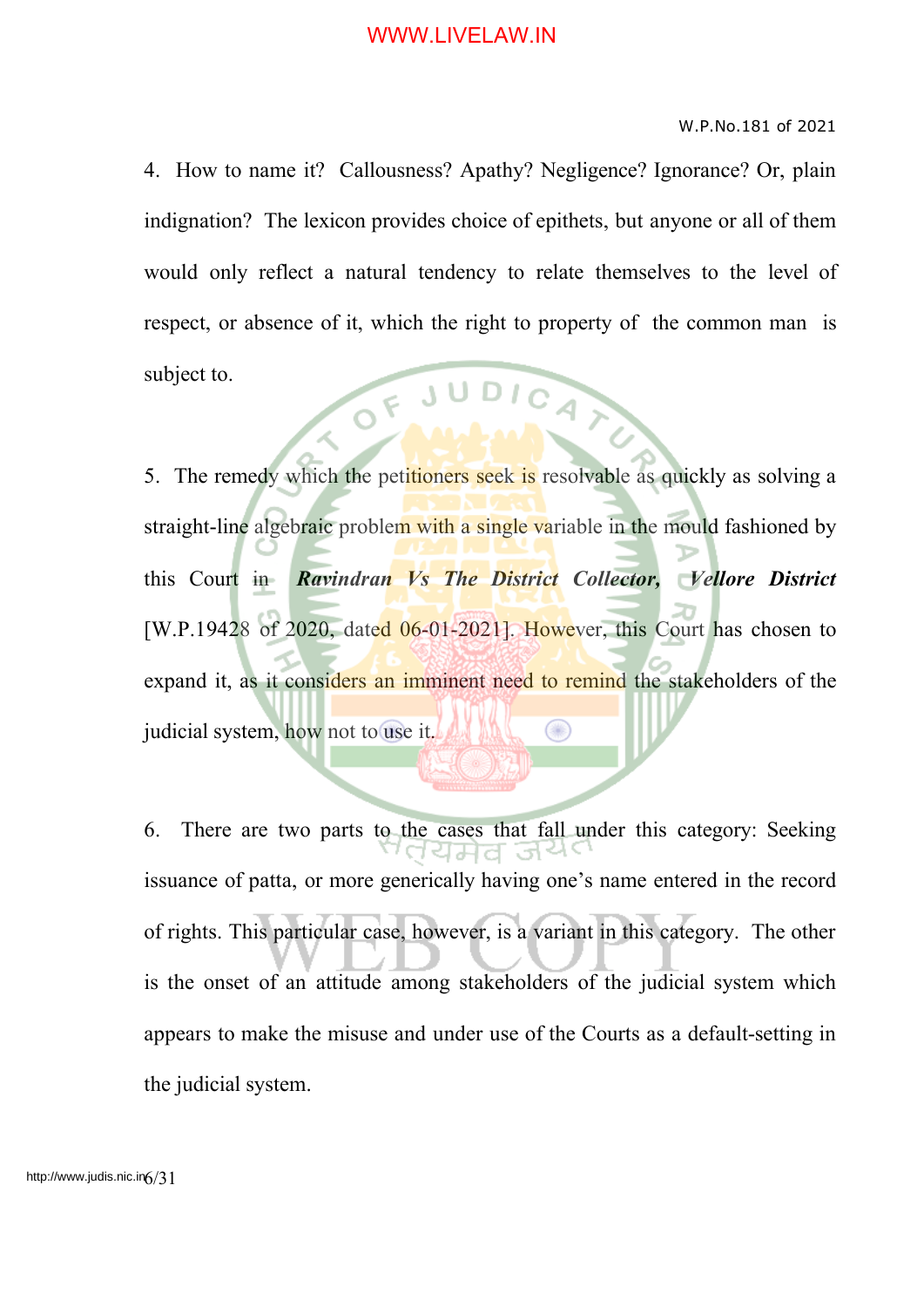7. The present case hardly requires any adjudication, for what is sought is performance of a consequential action pursuant to the earlier orders passed by this Court in W.P.6247 of 2006 and W.P.4483 of 2006. The petitioners were the owners of the lands in question, and had their names in the Village Permanent Register, and but for the intervention of the Executive in attempting an unsuccessful acquisition of this block of property, their names would have continued in the revenue record. Inasmuch as the acquisition is now judicially annulled by this Court, they demand that the status quo ante be restored, and that the lands be re-mutated in their names. There is a curious tail piece to it: The petitioners have offered an alternate land, when they are under no obligation to do it after this, but the District Collector has rejected it on the ground that the intended beneficiaries do not want it. Which law grants or permits it? The District Collector perhaps knows the answer. 서서의

# **Under-use of Courts:**

8. The prevailing procedure for issuance of *patta* does not leave many opportunities for this Court to interfere in the process of judicial review. There is made available a three tier, and a two tier system within the revenue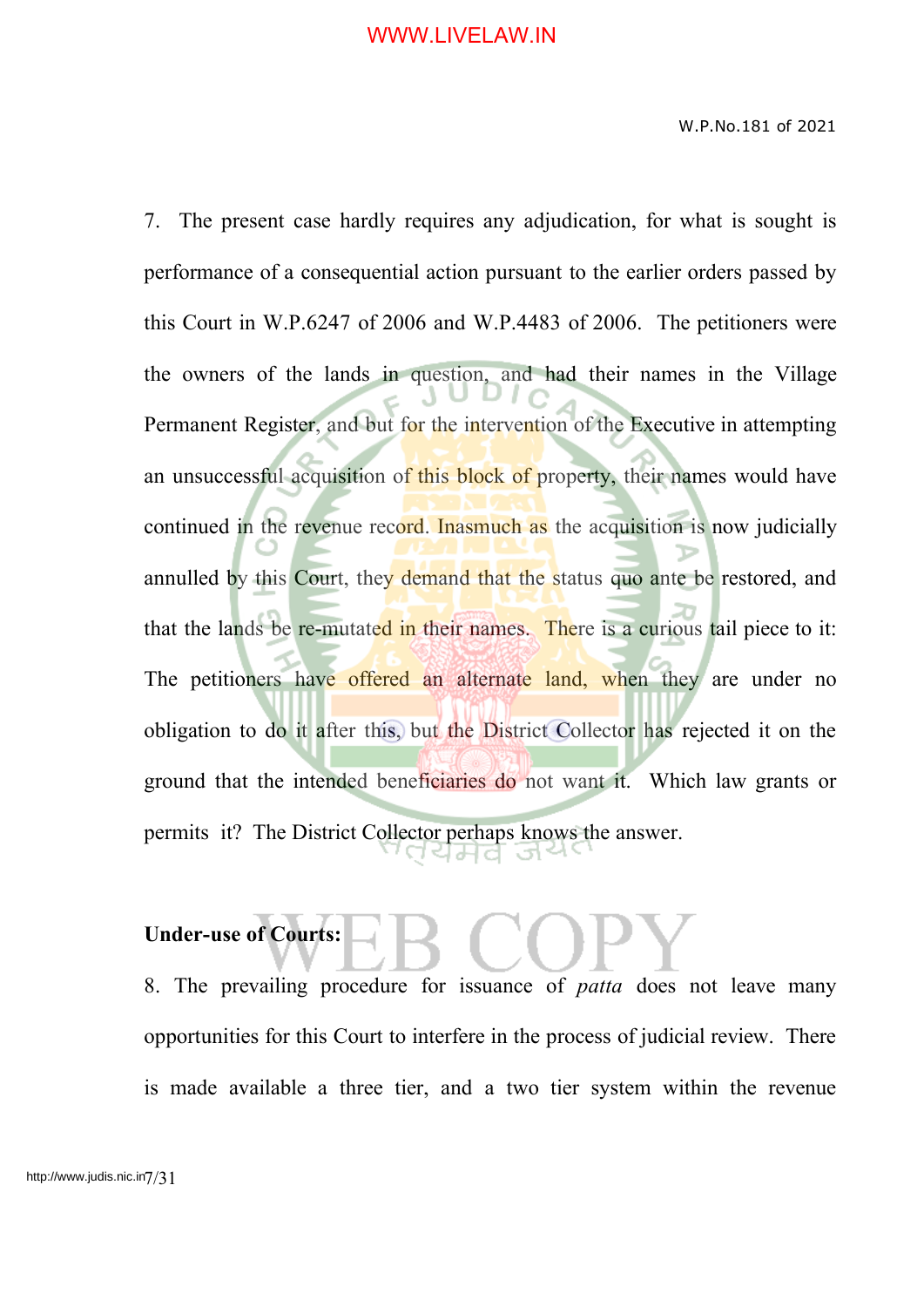#### W.P.No.181 of 2021

administration, depending on whether the nature of proceedings is for issuance/transfer of patta, or for cancellation of patta, with an inbuilt provision for internal appeals. Then there are infrequent instances such as the one involved in this case. And, where there arises a dispute over the title to the property, it has to be resolved only by the civil court. If the officials vested with the responsibility to address the issues such as these that concern the lives of the laity, discharge the same, enforced by a self-driven, self-guided, and well automated and disciplined administrative mechanism, this Court may not have to step in to interfere with its functioning. But, the cases on this category of avoidable litigation persists and piles up. The following are the statistics since 2017-2020<sup>\*</sup> as provided by the Registry of this Court relating to cases filed for issuing or transferring or canceling *patta*:

| Year | <b>Total cases filed</b> | <b>No. of cases</b><br>disposed | No. of cases<br>pending |
|------|--------------------------|---------------------------------|-------------------------|
| 2017 | 612                      | 502                             | 110                     |
| 2018 |                          |                                 | 188                     |
| 2019 | 560                      | 265                             | 295                     |
| 2020 | 408                      | 261                             |                         |

\*The data may not be accurate for the data base is created manually and is based on the coding given by the litigant. And, even in this particular category, data is collected under multiple heads, though all of them substantially deal with the same issue.

This data pertains to just one among the many categories of cases this Court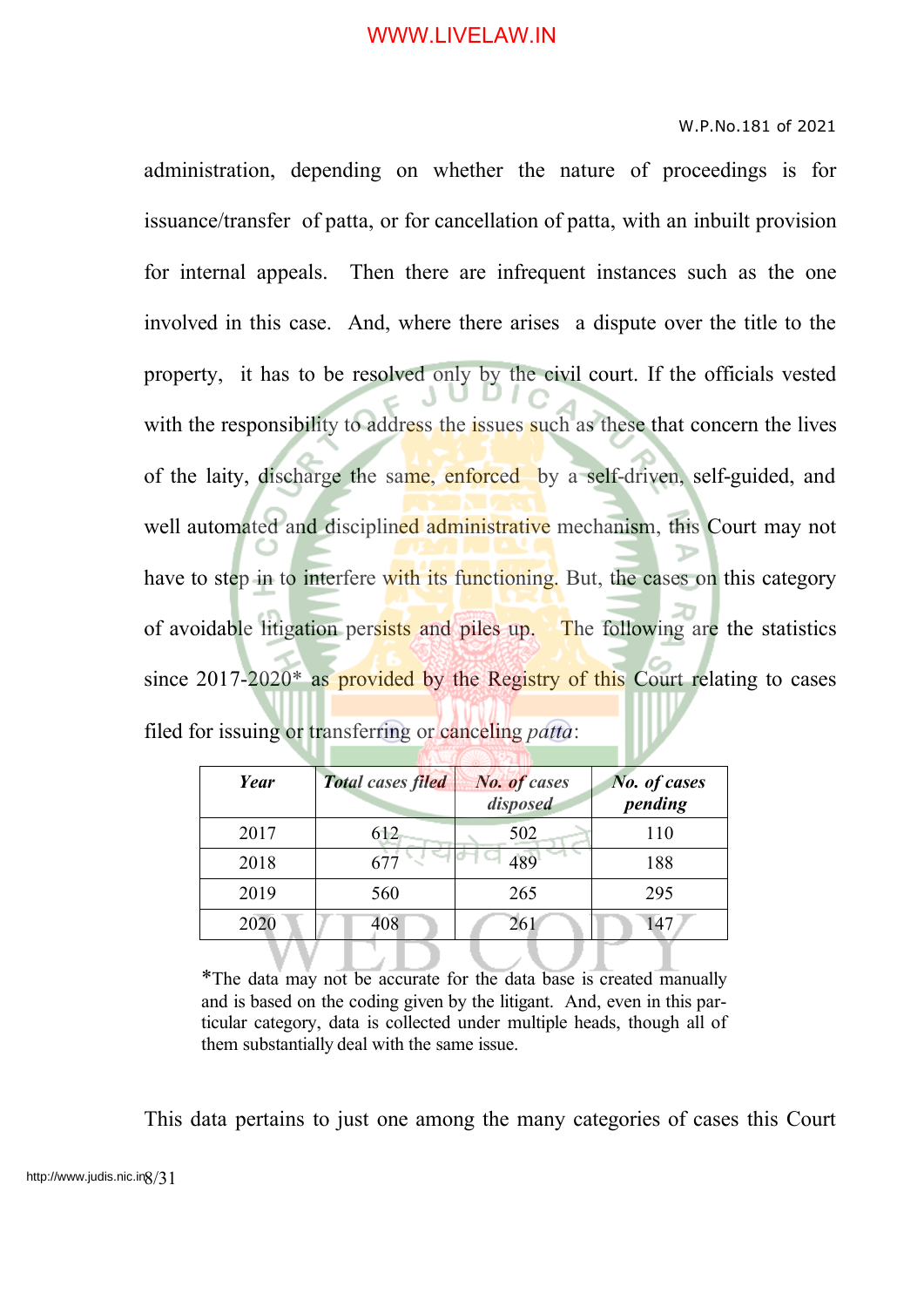#### W.P.No.181 of 2021

handles. With no need to invest on analysis of this data, or those in other branches, a statement, summoned from experience, can still be made: that in a sizable number of these cases, only a direction of a non-adjudicatory variety would have been sought, the solitary purpose of which is only to remind the authorities of what they ought to do, that which they have the capability to do without the intervention of the Court. This has been the state of affairs after three scores and a decade since we became independent and turned a Republic. It is worrisome that the policy makers should accord least priority for streamlining and strengthening their internal mechanism that may address the ordinary issues of the common man. But, worse still is their unwillingness to realise that their inadequate responses to common issues ultimately burden the Courts. And, visible in its attitude is its inadequate appreciation that the duty of the Courts is limited to the judicial review of administrative action, akin to a referee in a foot ball game - to pull the yellow card or the red card when the player sidesteps the rules of the game, and not to kick the ball along with the  $\bigcap$  ( ) ]: players.

#### **Litigation Avoidance and Constitutional Morality:**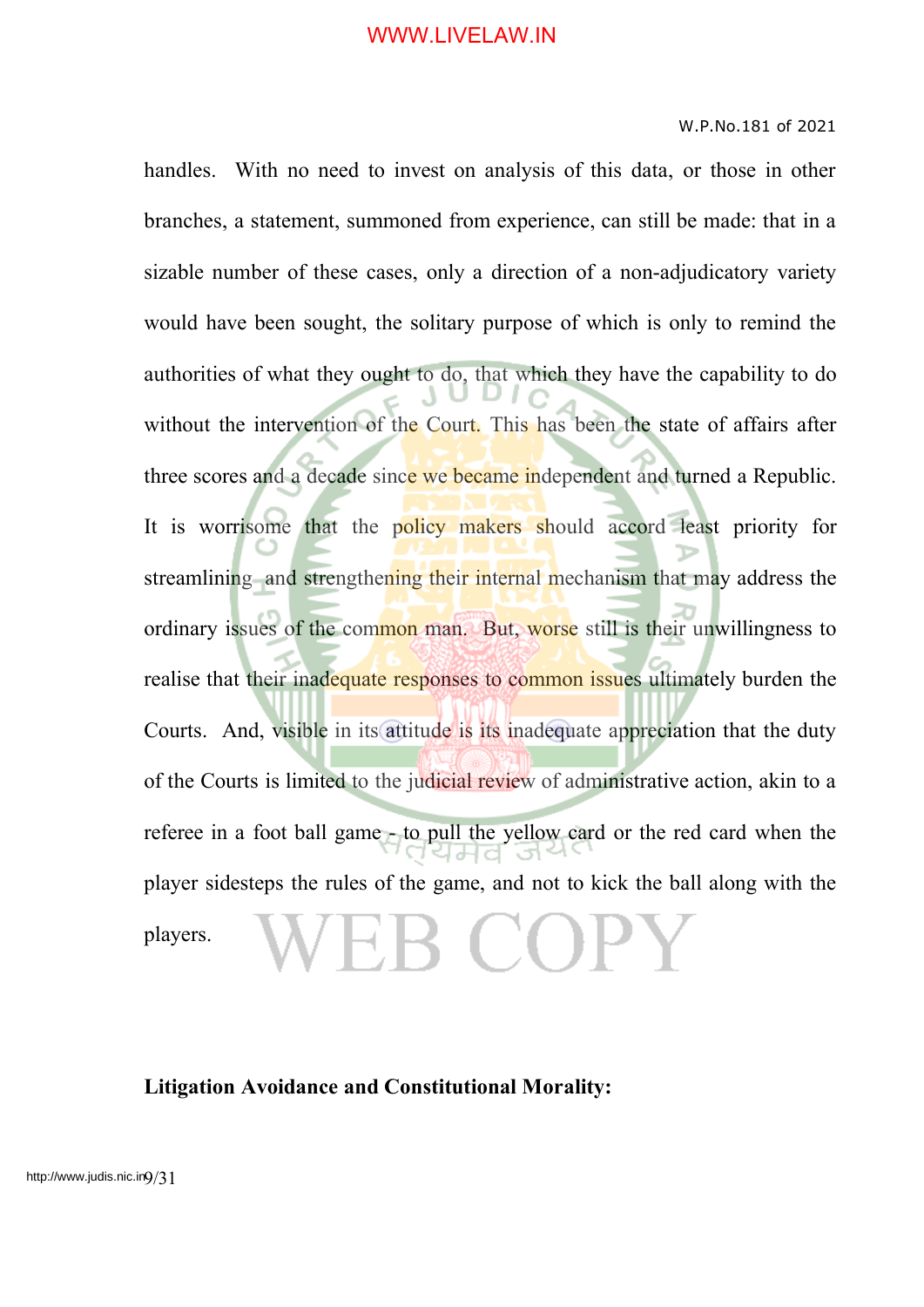#### W.P.No.181 of 2021

9. This Court is conscious that a litigant is interested primarily in the concluding paragraph of any judgement: The result - his take-away after a forensic examination of his cause. However, when the Court senses that the stakeholders demonstrate a proclivity to under-use the judicial process with litigation where there ought not to be any, it becomes its responsibility to sensitize them in self-interest, to unclog its system of avoidable litigation.

10.1 Any impression that the principal Constitutional institutions – the Legislature, the Executive and the Judiciary, with their well marked line of demarcation of powers, are entirely bound together by the pages of the Constitution may nigh be a misconception. It goes beyond it. The central theme of the Constitution is not these institutions, but the citizen. We, the People. They provide the center of gravity to the Constitution, and the centrifugality to the institutions which the Constitution has created. ਖਮਰ

10.2 The Constitution fundamentally makes declaratory statements, and has left it to the judiciary to pronounce on the consequences of its violation. (After all, it cannot be equated to a positive law *simpliciter*, even though law schools may have it in their curriculum). Between the citizen in the centre and the

http://www.judis.nic.in $10/31$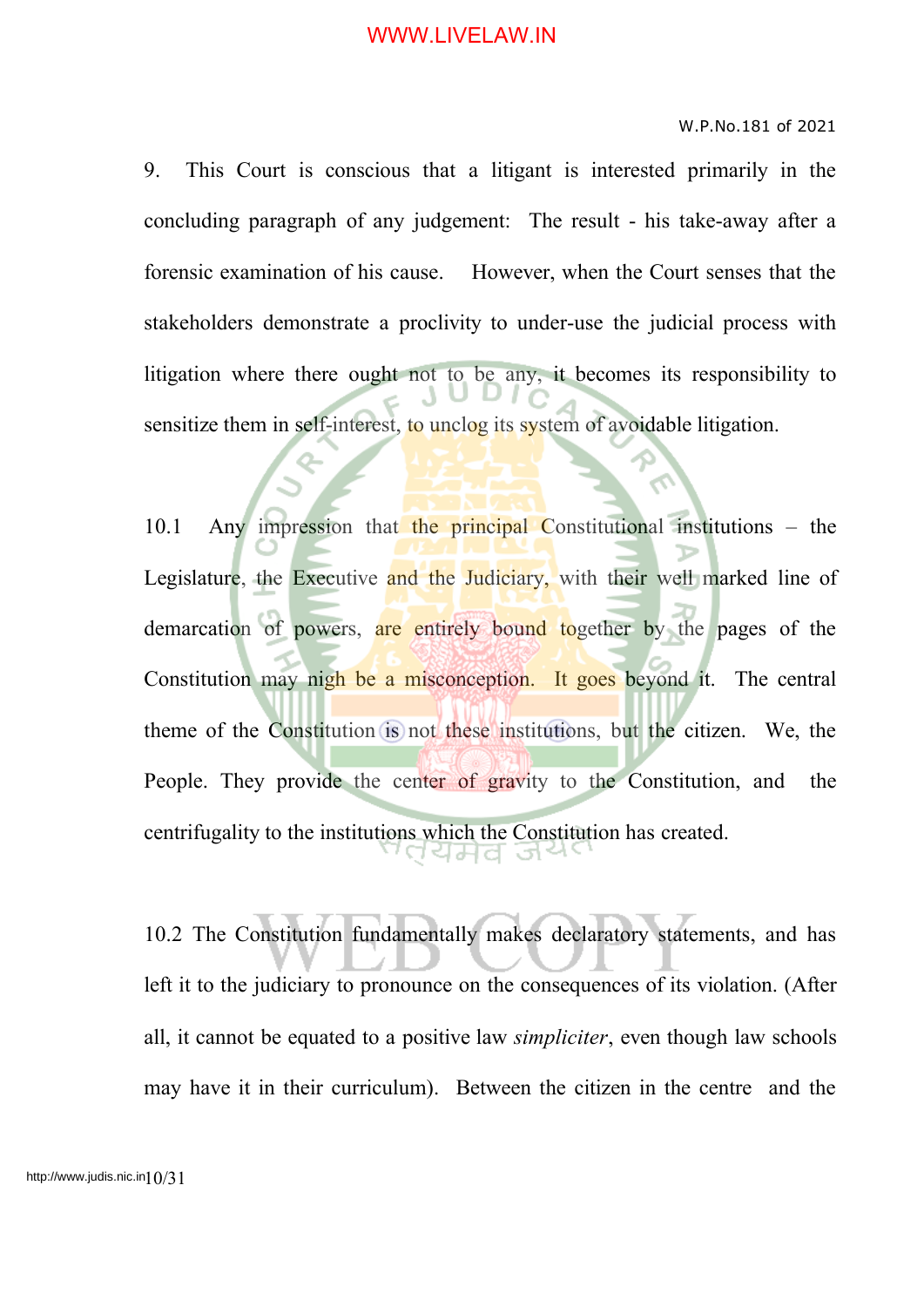W.P.No.181 of 2021

judiciary at the outer periphery, lies a vast mid-space, and it is left to the other Constitutional institutions to function in a manner which the Constitution envisages. The citizen therefore cannot resign from his responsibility to hold the Constitutional institutions together. "*If We, the People, have given unto ourselves the Constitution, then it becomes the responsibility of every citizen to protect the Constitution not in fear of any State regulations, but in respect for the Constitution..*" See *Cheziyan Vs Commissioner of Police, Trichy & others* [(2019) 2 CTC 135 : 2019 (2) MLJ (CRL) 398).

11. What then binds the Constitution together? Or, more precisely what can bind it together? The statements in the Constitution (which suit the preference, approval and comfort of the legal positivists) may provide clarity on what it states, or how it expects its vision to happen. But, they by themselves may not be able to bind the Constitutional institutions together, nor may be able to establish the requisite connect between the Constitution and the citizen, who to re-emphasize, is central to its theme and purpose. Therefore, any search for a binder of the Constitution – the spirit to hold it together, necessarily has to be made outside the pages of the Constitution (a suggestion that is more likely to perplex the legal-positivists), and in the morality of those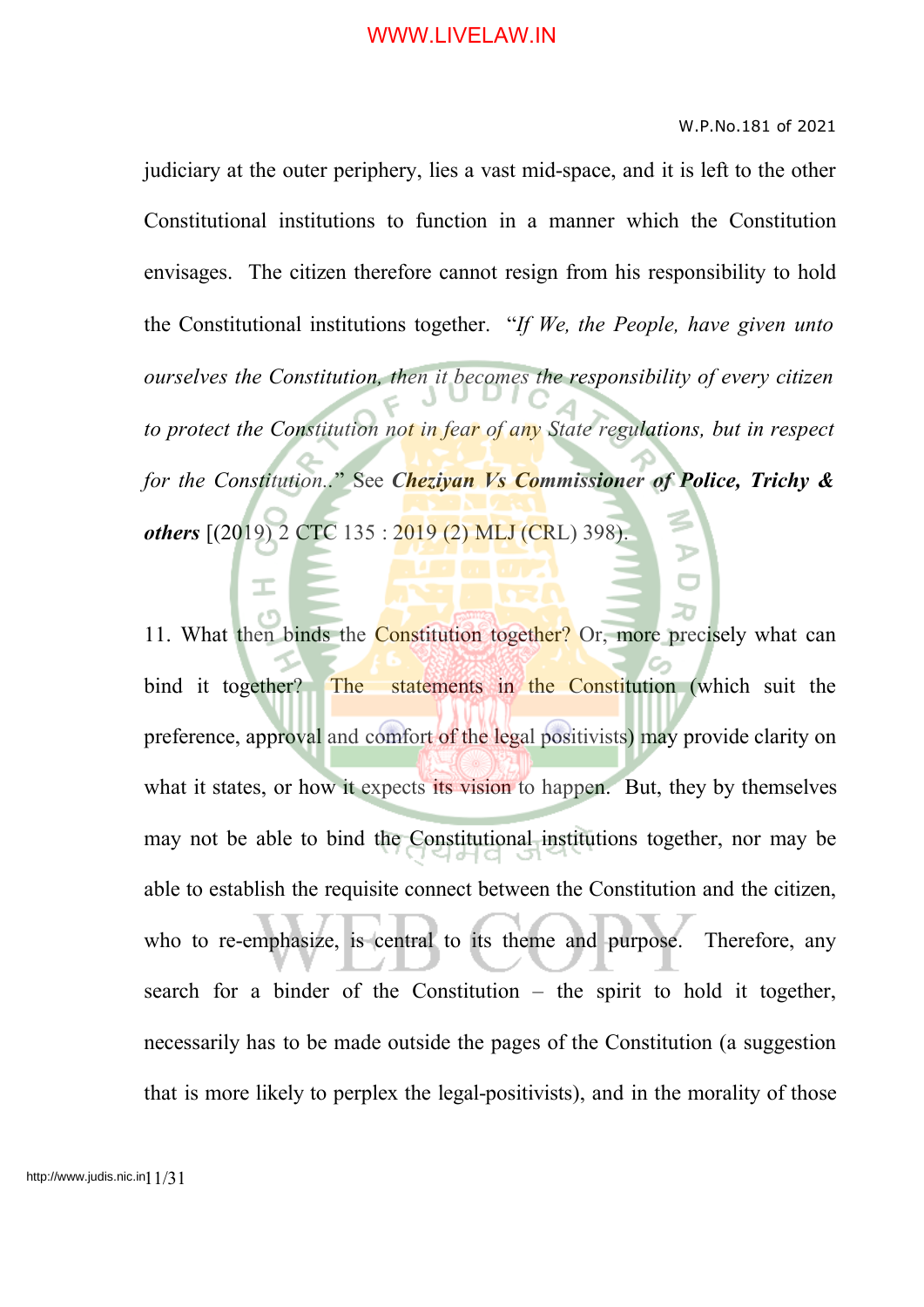who the Constitution cares and governs.

12.1 Morality is not a taboo-word, but is an inseparable psychological element borne out of sense of righteousness, which shapes up the attitude of those who ought to shoulder the responsibility of preserving that which ought to be protected for the common good of the largest number. If this factor that makes up, and hence differentiates, people are taken away, then people cease to be people any longer. But, the Constitution (even if it were to be narrowly understood as a law), is for the people, and in our Constitutional scheme, it is also of the people, and by the people. Therefore, in providing the basic fabric to the positive law, the human element of those for whom it is intended need not be eliminated. And, where the Constitutional values themselves become the nursery of morality for the cultivation of an invisible binder for holding the Constitution and its institutions together, it transcends beyond the conceptual morality which is normative to the natural law. This moral force defines the citizens' connect to the Constitution and binds the Constitutional institutions together.

12.2 *George Grote,* the English Historian in his epic 12 volume work "*A*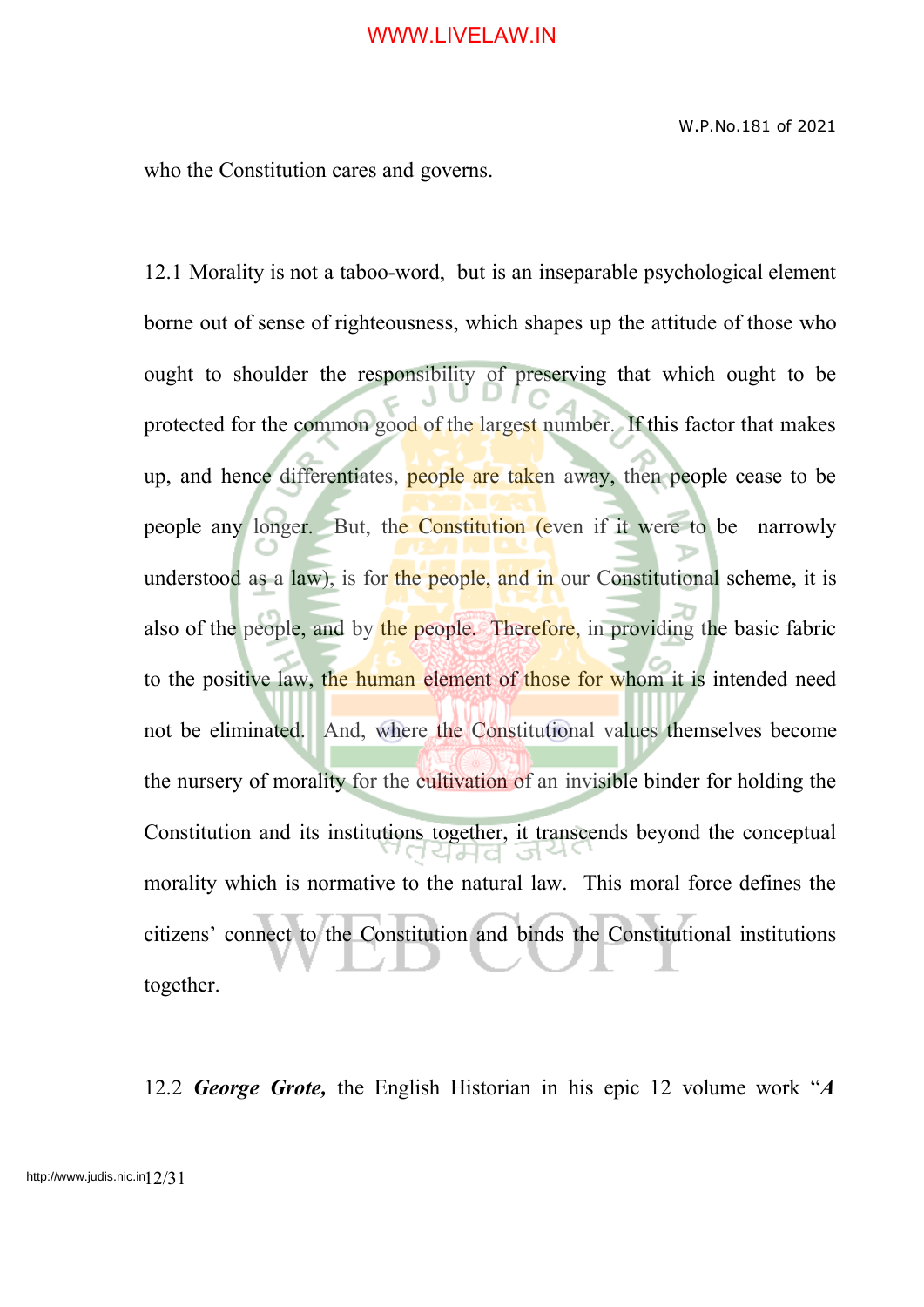#### W.P.No.181 of 2021

*History of Greece*" writes in the Chapter titled "*Athens After the Peisistratids*" that the Greeks found it necessary to protect their Constitution by kindling *"a passionate attachment"* and termed it as "*the Constitutional morality*". He explains:

"*A paramount reverence for the forms of the constitution, enforcing obedience to the authorities acting under and within those forms, yet combined with the habit of open speech, of action subject only to definite legal control, and unrestrained censure of those very authorities as to all their public acts, – combined too with a perfect confidence in the bosom of every citizen, amidst the bitterness of party contest, that the forms of the constitution will be not less sacred in the eyes of his opponents than in his own."*

The dichotomy between morality and legal positivism notwithstanding, the Oxfordian Prof. A.V. Dicey reinforced the idea of Constitutional morality through, what he chose to term it as the conventions of the Constitution (as distinguished from enforceable rules). Dicey in his '*Introduction to the Study of the Law of the Constitution'*, (8 th Ed, 1915) observes:

*"Constitutional law, as the term is used in England, appears to include all rules which directly or indirectly affect the distribution or the exercise of the sovereign power in the state. . . . The one set of rules are in the strictest sense "laws," since they are rules which . . . are enforced*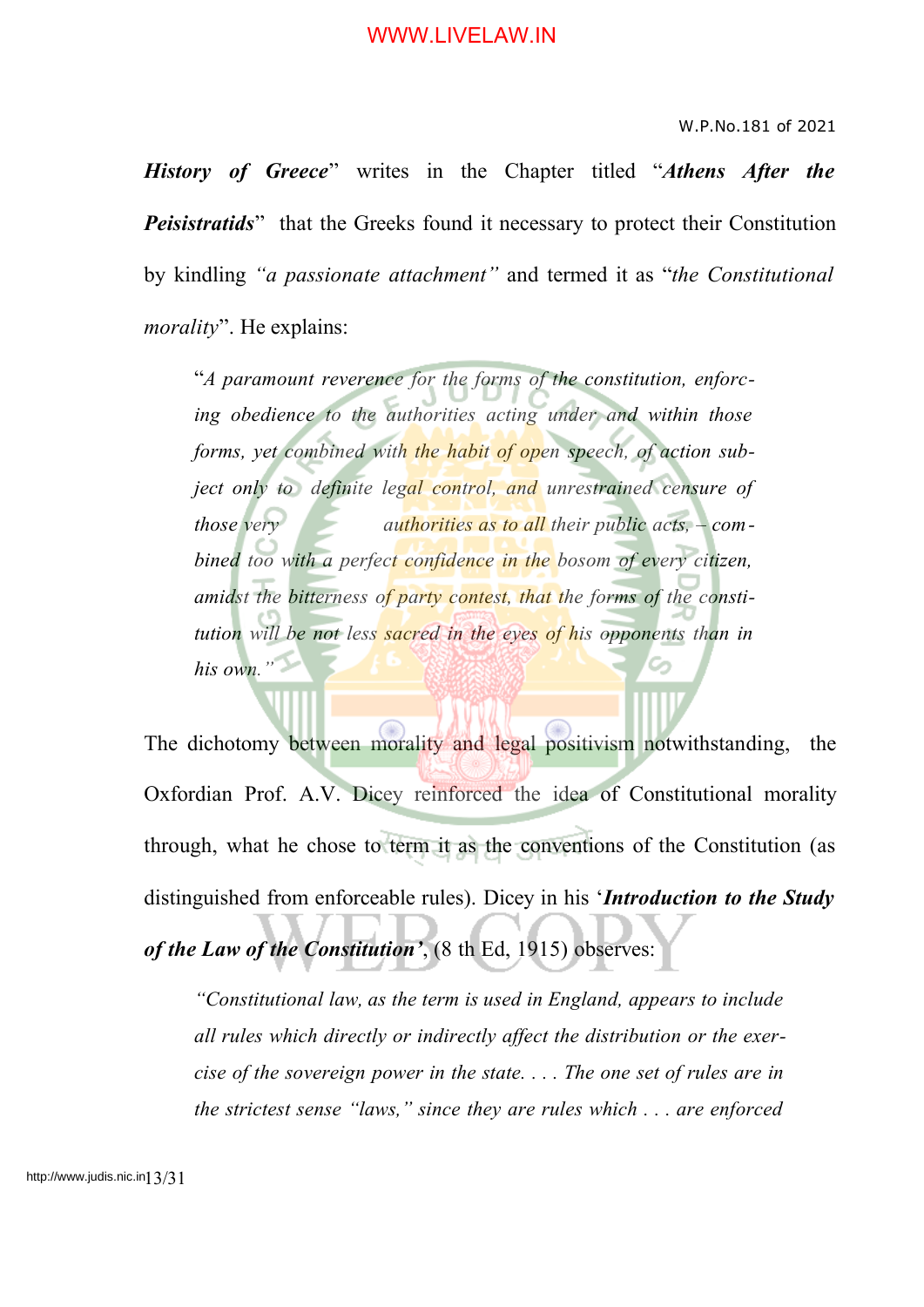*by the Courts . . . . The other set of rules consist of conventions, understandings, habits, or practices which, though they may regulate the conduct of the several members of the sovereign power . . . are not in reality laws at all since they are not enforced by the Courts. This portion of constitutional law may, for the sake of distinction, be termed the "conventions of the constitution," or constitutional*  $O F J U$ DIGATE *morality."*

The framers of the Constituent Assembly were not oblivious to the significance of morality as a binder of Constitutional principles and values. In a telling passage, Dr. Ambedkar (Constituent Assembly Debates, 04.11.1948) states:

*"By constitutional morality Grote meant &quote; a paramount reverence for the forms of the Constitution, enforcing obedience to authority acting under and within these forms yet combined with the habit of open speech, of action subject only to definite legal control, and unrestrained censure of those very authorities as to all their public acts combined too with a perfect confidence in the bosom of every citizen amidst the bitterness of party contest that the forms of the Constitution will not be less sacred in the eyes of his opponents than in his own...*

*While everybody recognizes the necessity of the diffusion of Constitutional morality for the peaceful working of a democratic Constitution, there are two things interconnected with it which are not, unfortunately, generally recognized. One is that the form of adminis-*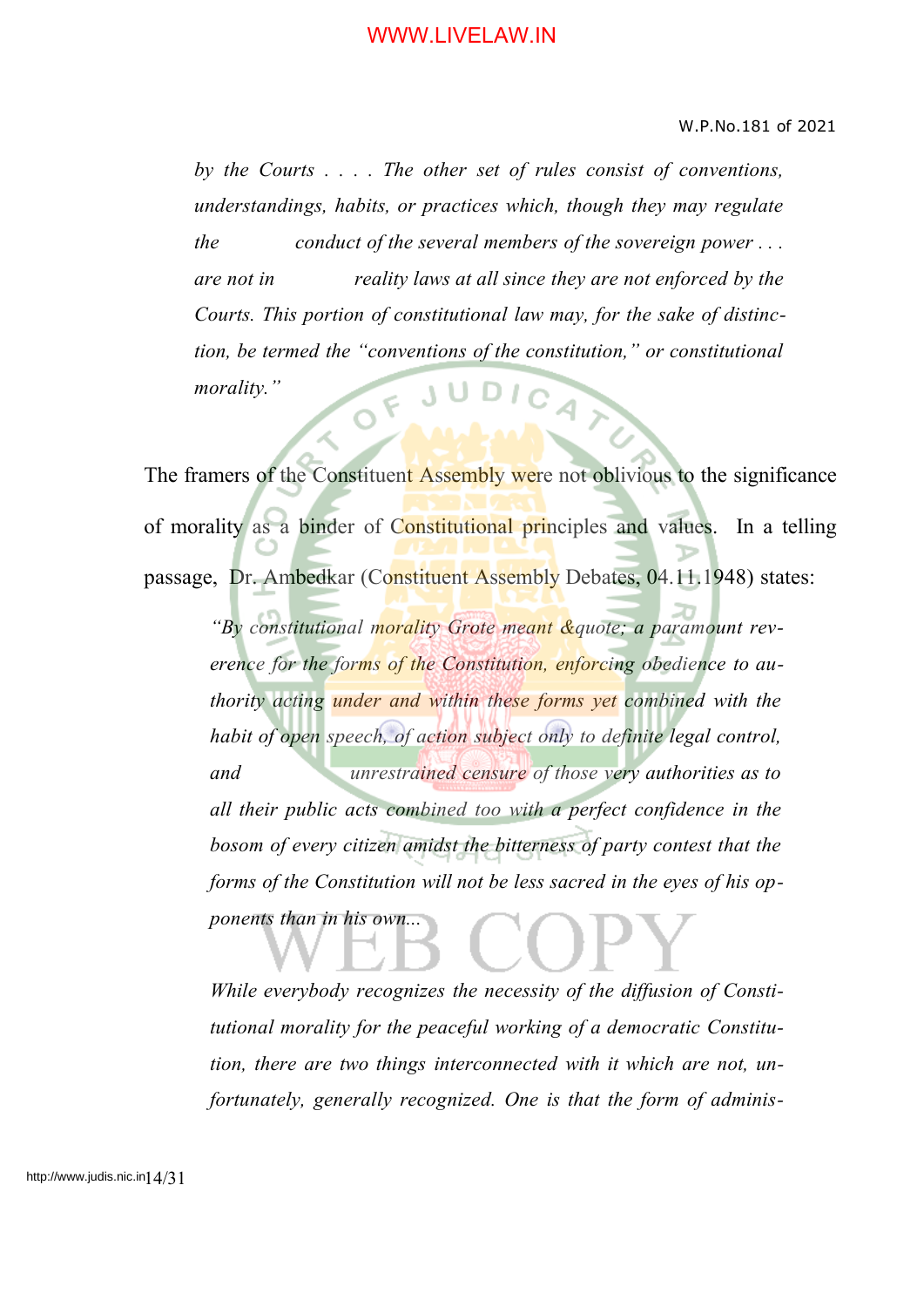*tration has a close connection with the form of the Constitution. The form of the administration must be appropriate to and in the same sense as the form of the Constitution. The other is that it is perfectly possible to pervert the Constitution, without changing its form by merely changing the form of the administration and to make it inconsistent and opposed to the spirit of the Constitution. It follows that it is only where people are saturated with Constitutional morality such as the one described by Grote the historian that one can take the risk of omitting from the Constitution details of administration and leaving it for the Legislature to prescribe them. The question is, can we presume such a diffusion of Constitutional morality? Constitutional morality is not a natural sentiment. It has to be cultivated. We must realize that our people have yet to learn it. Democracy in India is only a top-dressing on an Indian soil, which is essentially undemocratic."*

The need for according Constitutional morality its role has been recognized by the judiciary as could be seen from the authority of the Hon'ble Supreme Court in *Manoj Narula v. Union of India* [(2014) 9 SCC 1], wherein it was observed:

⊜

⋒

"*75. The principle of constitutional morality basically means to bow down to the norms of the Constitution and not to act in a manner which would become violative of the rule of law or reflectible of action in an arbitrary manner. It actually works at the fulcrum and guides as a laser beam in institution building. The traditions and*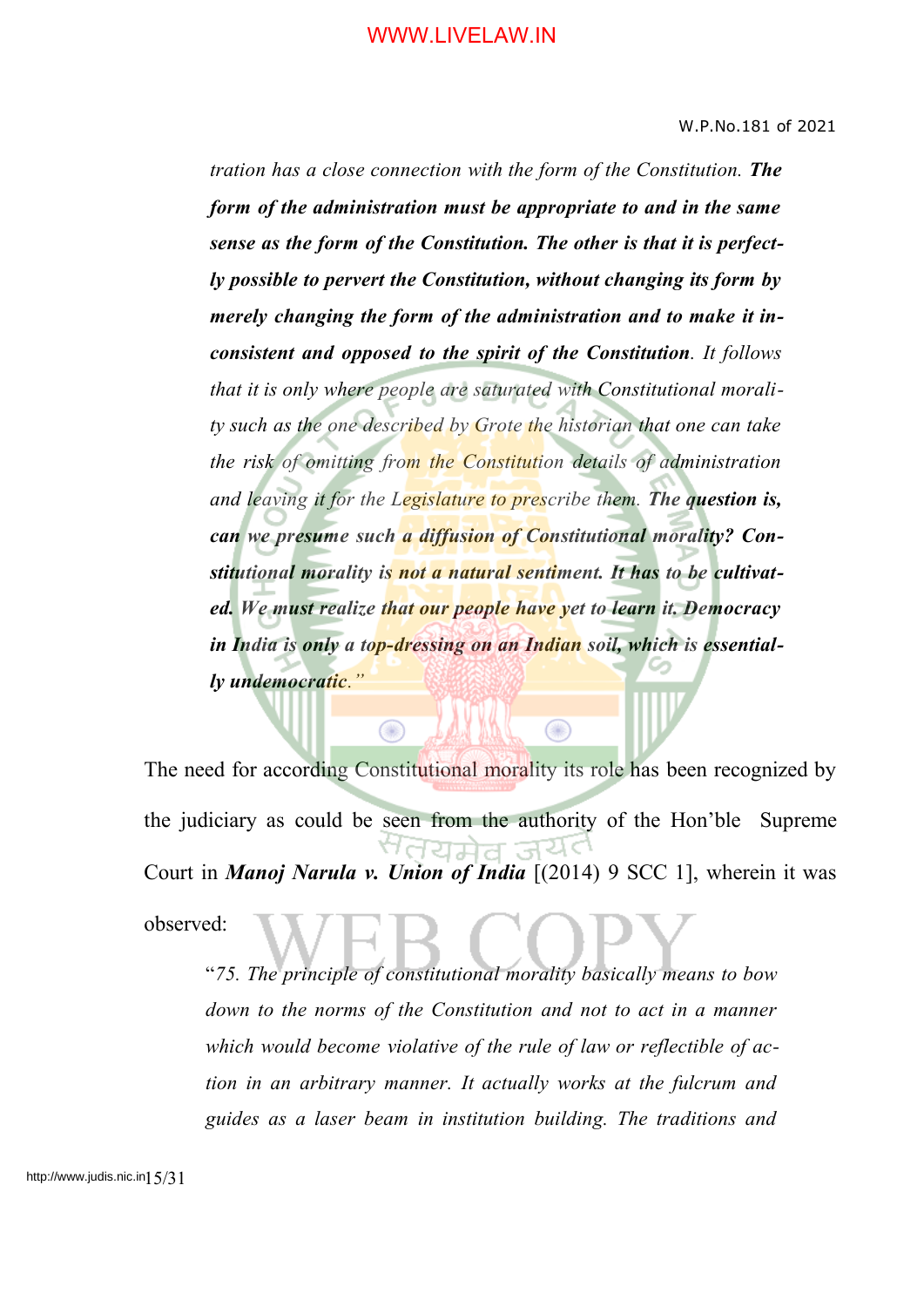*conventions have to grow to sustain the value of such a morality. The democratic values survive and become successful where the people at large and the persons in charge of the institution are strictly guided by the constitutional parameters without paving the path of deviancy and reflecting in action the primary concern to maintain institutional integrity and the requisite constitutional restraints. Commitment to the Constitution is a facet of constitutional morality. In this context, the following passage would be apt to be reproduced:*

"*If men were angels, no Government would be necessary. If angels were to govern men, neither external nor internal controls on government would be necessary. In framing a government which is to be administered by men over men, the great difficulty lies in this: you must first enable the government to control the governed; and in the next place oblige it to control itself. A dependence on the people is, no doubt, the primary control on the government; but experience has taught mankind the necessity of auxiliary precautions. [James Madison as Publius, Federalist 51] "* सतयमेव जयंत

See also *State (NCT of Delhi) Vs Union of India*, [(2018) 8 SCC 501(para 501)] and also *K.S. Puttaswamy Vs Union of India*, [(2019) 1 SCC 1].

13. Constitutional morality may not be considered as a reference material for appreciating the issues concerning the fundamental rights (where its efficacy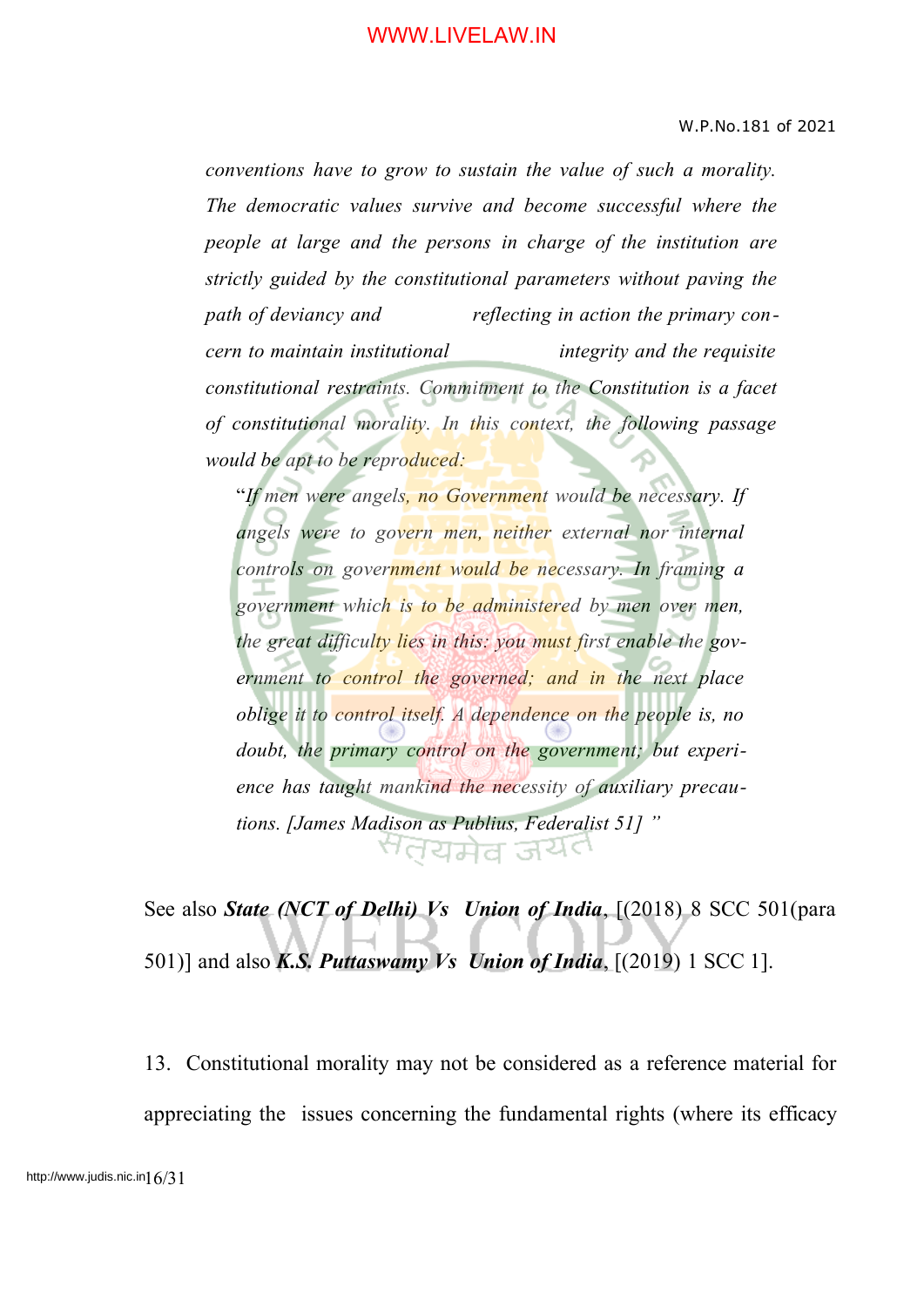#### W.P.No.181 of 2021

may be doubted and debated as a dependable tool of interpretation by the puritans of positivist school) but is extendable to every aspects in energizing the working of the Constitution – from the orderliness of the citizens to the discipline of the judiciary. It is a composite expression of convenience, and in its deeper layers it appears as the responsibility of the citizen, the fairness of the bureaucracy, the respect of the legislature and the discipline of the judiciary, knitted together by an invisible yet perceivable ligature called the 'sense of duty'. The health of the Constitution depends on the health of each of these facets of Constitutional morality, and the strength of the sense of duty of all.

14. If the Executive, and its support system in the bureaucracy are not adequately effective, and the citizen's responsibility is also disproportionate to the requirement, then they put pressure on the judiciary. Hence, to believe that the duty is exclusively on the judiciary to protect the Constitution will necessarily be a hypothesis in escapism. If there is a sustained under use of the judiciary, then judiciary as a Constitutional institution is bound to face a possibility of its system weakening. The vitality of the Constitution must be understood as the combined strength of all the stakeholders, the citizen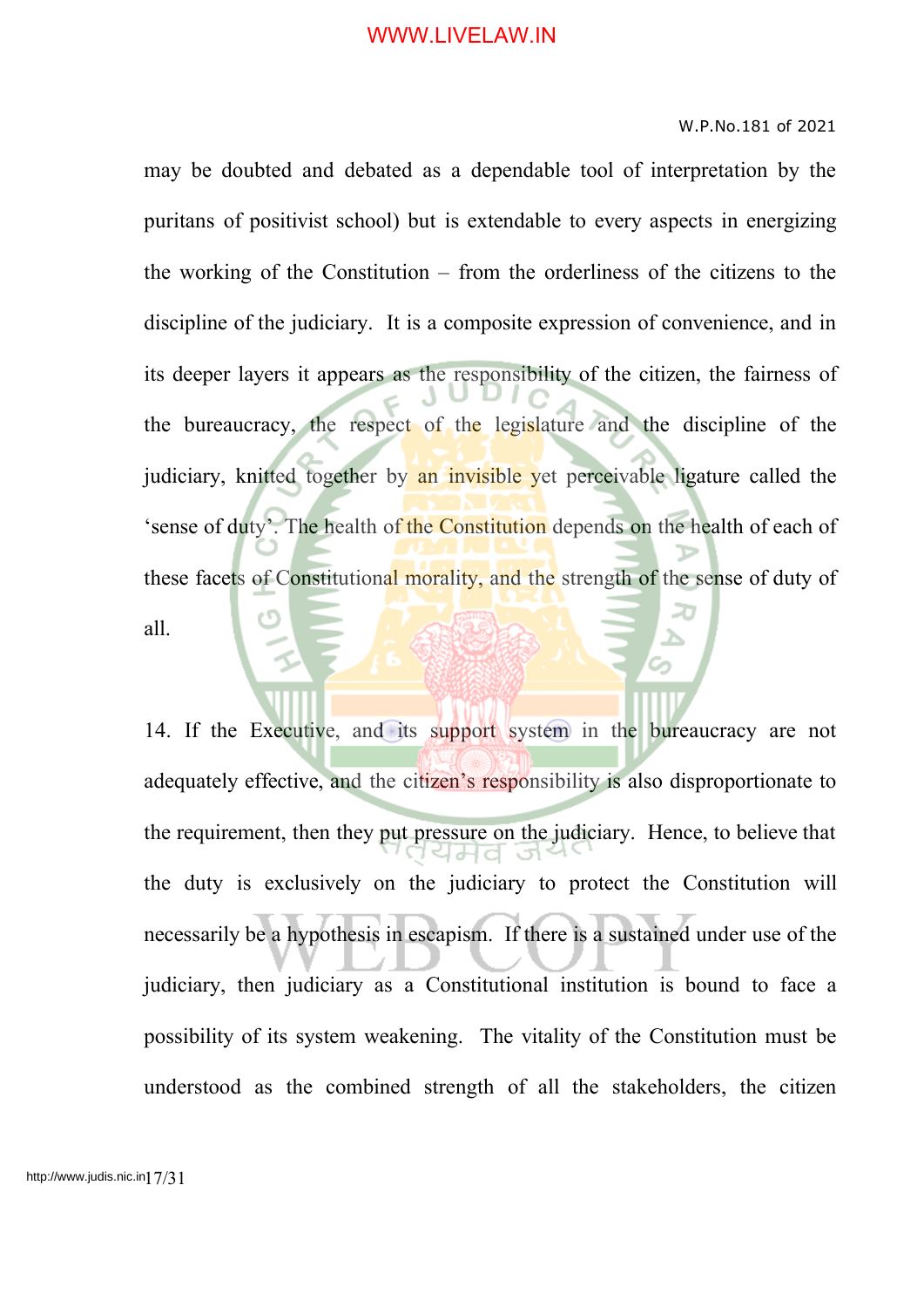#### W.P.No.181 of 2021

included, yet it cannot be considered as balancing an equation of variables internally to adjust themselves to attain a certain constant. To state it differently, constitutional morality signifies shared responsibility of all in equal vigor, and not one to the exclusion, or to the disadvantage of any of the constitutional institutions. Contextually, the emphasis here is on the institution of Courts.

15. It is here, what appears to be an ordinary issue like registering the land owner in the record of rights  $-$  the village permanent register, and its indispensability to a common man for enjoying his right to property to the fullest, becomes critical. Even though these issues may not interest the Constitutional pundits as much as issues like free speech, there is as much Constitutionalism involved in them as in some of the fancied spheres of the Constitution, since these issues silently yet surely impact the right to property of the citizens. More to it from paragraph 18 upwards.

16. As outlined, the present case is avoidable. But it is not limited to an additional case or its possibility of its avoidance, but about how it leads to the under use of the adjudicatory mechanism which when multiplies, backed by an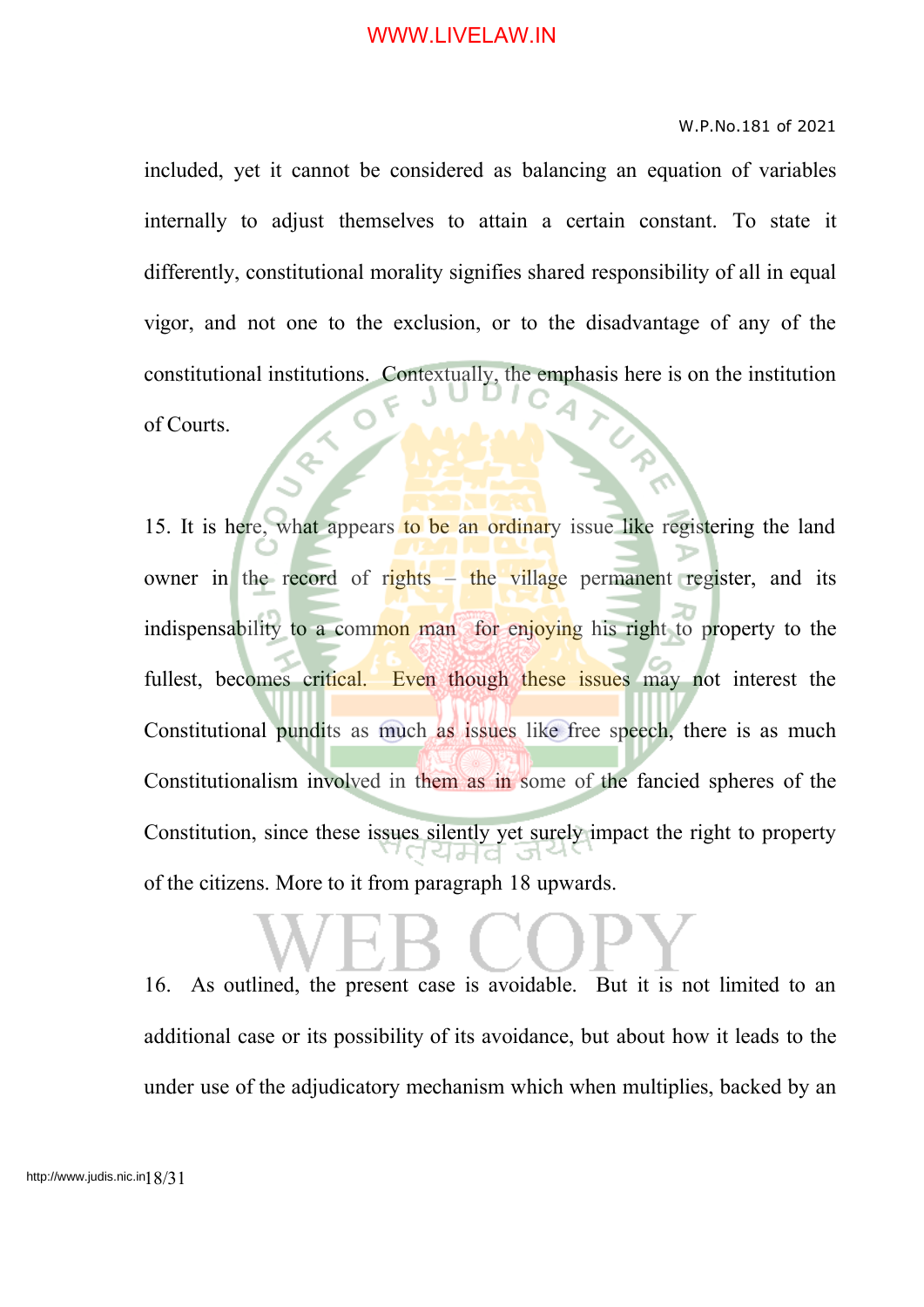#### W.P.No.181 of 2021

attitude providing for that possibility, then that may weaken judiciary as a Constitutional institution. Then, there surely is a possibility for breaching Constitutional morality.

17.1 There is another angle to it. Administrative fairness and the respect for rule of law necessarily includes respect for judicial orders. Article 261 of the Constitution mandates that the Executive shall give full faith and credit to all judicial acts. This provision indeed is a positive prescription written in a tone of moral philosophy. It may not have exhorted a sense of duty as in Article 51A of the Constitution, nor have installed any fear of penalty for its violation, but being a moral-binder it deserves spontaneous respect.

17.2 In *K.S. Puttaswamy Vs Union of India*, [(2019) 1 SCC 1], the Hon'ble Supreme court has elevated the content of this provision as an aspect of Constitutional morality. The Court observes:

 $\bigcirc$ 

 $\bigcirc$ 

"*1521.3.2. Institutions of governance are bound by a sense of constitutional morality which requires them to abide by judicial orders. What seems to emerge from the course of action which has been followed in the present case by the Government is a perception that judicial directions can be ignored on a supposed construction of the statute. Besides the fact that this construction is erroneous in law,*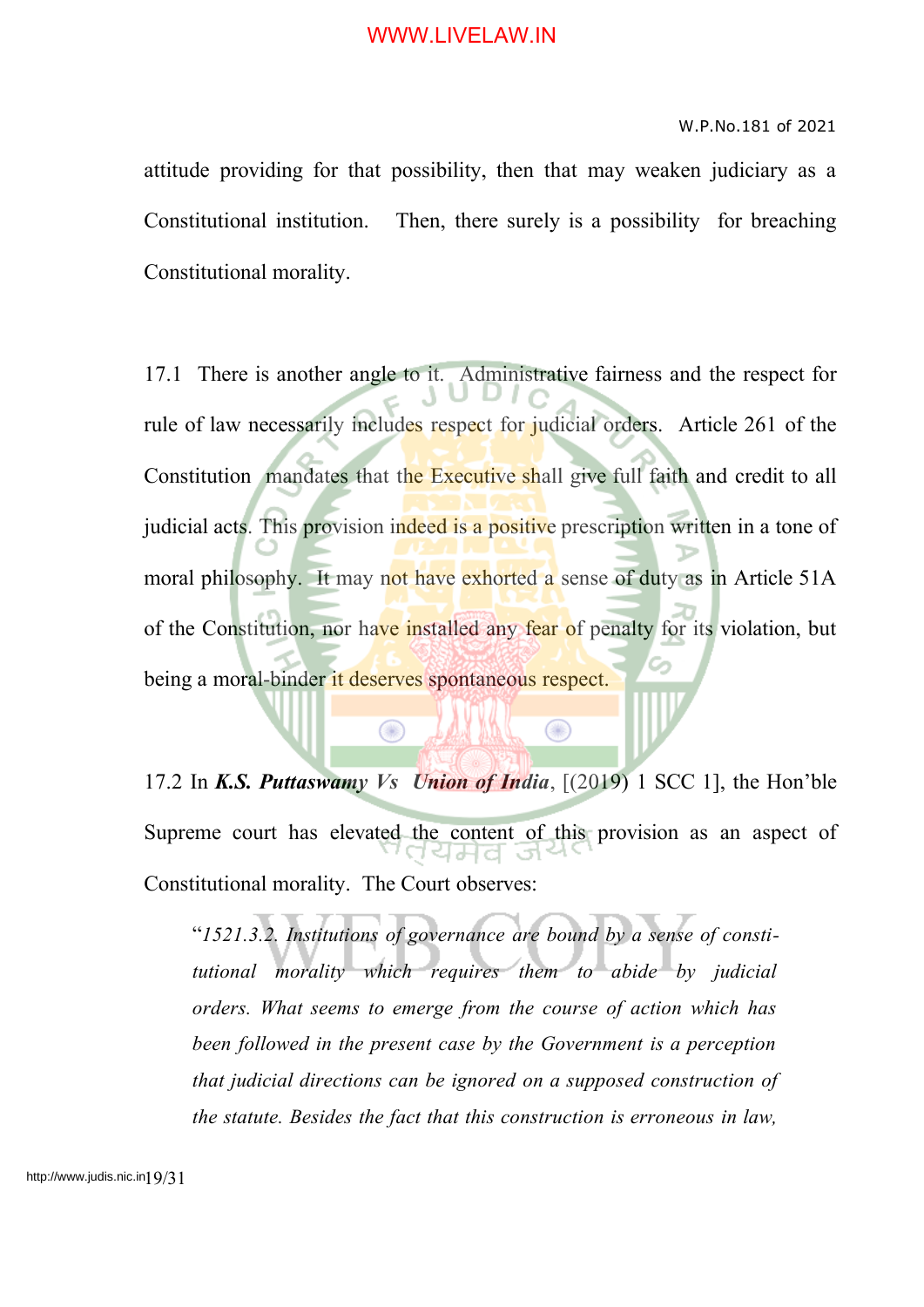*it is above all, the fundamental duty of this Court to ensure that its orders are not treated with disdain. If we were not to enforce a punctilious compliance with our own directions by the Government, that would ring a death-knell of the institutional position of the Supreme Court. If Governments were free to ignore judicial directions at will, could a different yardstick be applied to citizens? The obligation to comply with judicial orders is universal to our polity and admits of no exception. Confronted with a brazen disregard of our interim orders, I believe that we have no course open except to stand firm.*

*1525. Constitutional morality requires a government not to act in a manner which would become violative of the rule of law. [Manoj Narula V Union of India, (2014) 9 SCC 1] Constitutional morality requires that the orders of this Court be complied with, faithfully. This Court is the ultimate custodian of the Constitution. The limits set by the Constitution are enforced by this Court. Constitutional morality requires that the faith of the citizens in the constitutional courts of the country be maintained.*

*1526. Many citizens, although aggrieved, are not in a condition to reach the highest Court. The poorest and socially neglected lack resources and awareness to reach this Court. Their grievances remain unaddressed. Such individuals suffer injury each day without remedy. Disobedience of the interim orders of this Court and its institutional authority, in the present case, has made a societal impact….Non-compliance of the interim orders of this Court is contrary to constitutional morality. Constitutional morality, as an essential component of the rule*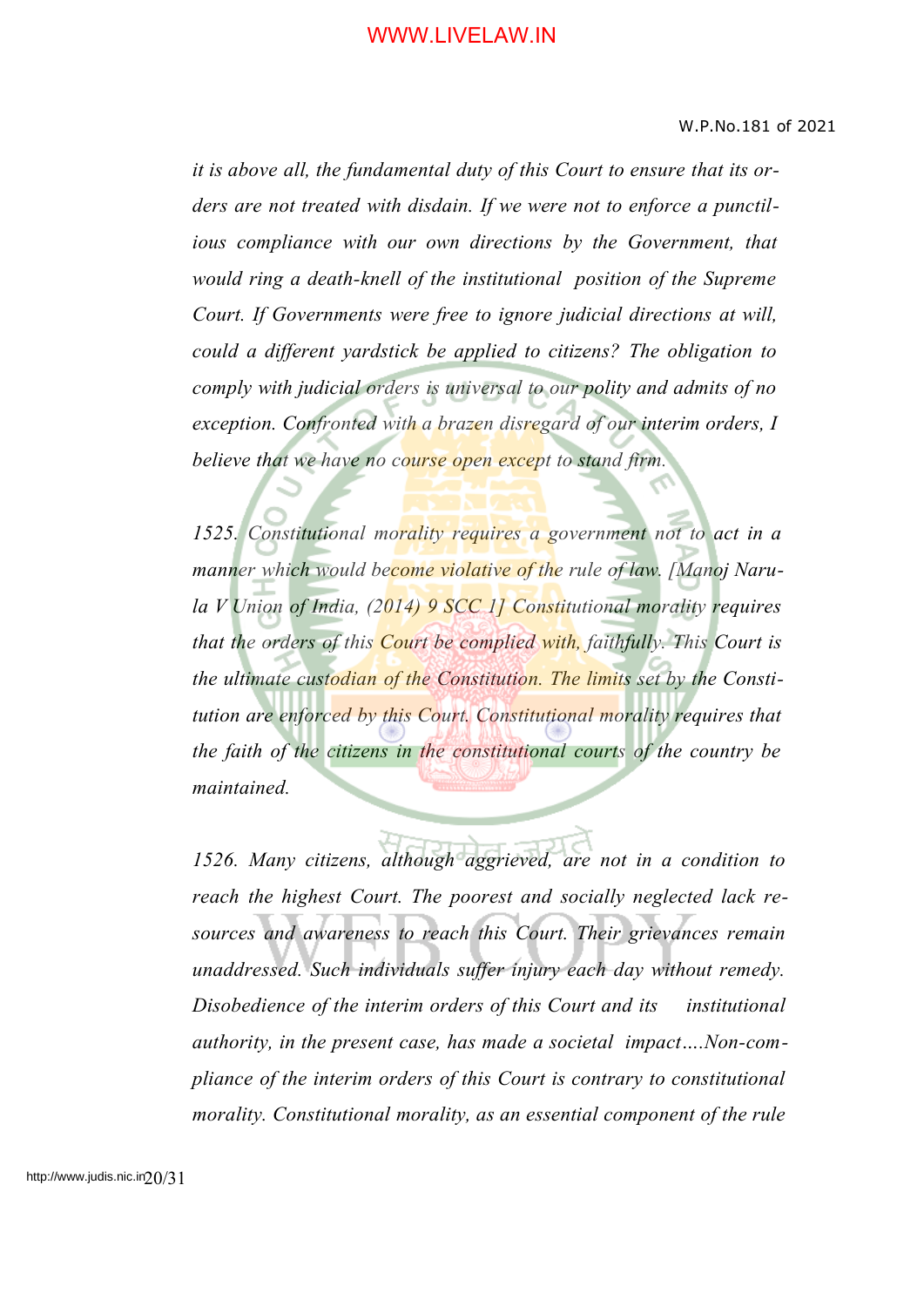*of law, must neutralise the excesses of power by the executive.*

*…. Deference to the institutional authority of the Supreme Court is integral to the values which the Constitution adopts….. The orders of the Court are not recommendatory — they are binding directions of a constitutional adjudicator. Dilution of the institutional prestige of this Court can only be at the cost of endangering the freedom of over a billion citizens which judicial review seeks to safeguard."*

It sums it up all. Now the bureaucracy has to reflect on it. It is unfortunate that the moral binder that ought to influence the collective conscience of the citizens which includes respecting judicial orders, or what ought to be done concomitant to a judicial order, is often seen ignored by one of the Constitutional institutions – the Executive, of which the bureaucracy is an inseparable part. The habit to respect judicial orders minimise the scope for further litigation. It is better to have one case less for the Court than to add one case more to it. But will the bureaucracy set the course for mission-change?

### **Over to the present case:**

18. The respondents now have little option than to re-mutate the revenue records in the name of the petitioners. They do not have a choice here. And, to direct the authority to do what it should have done if only it were guided by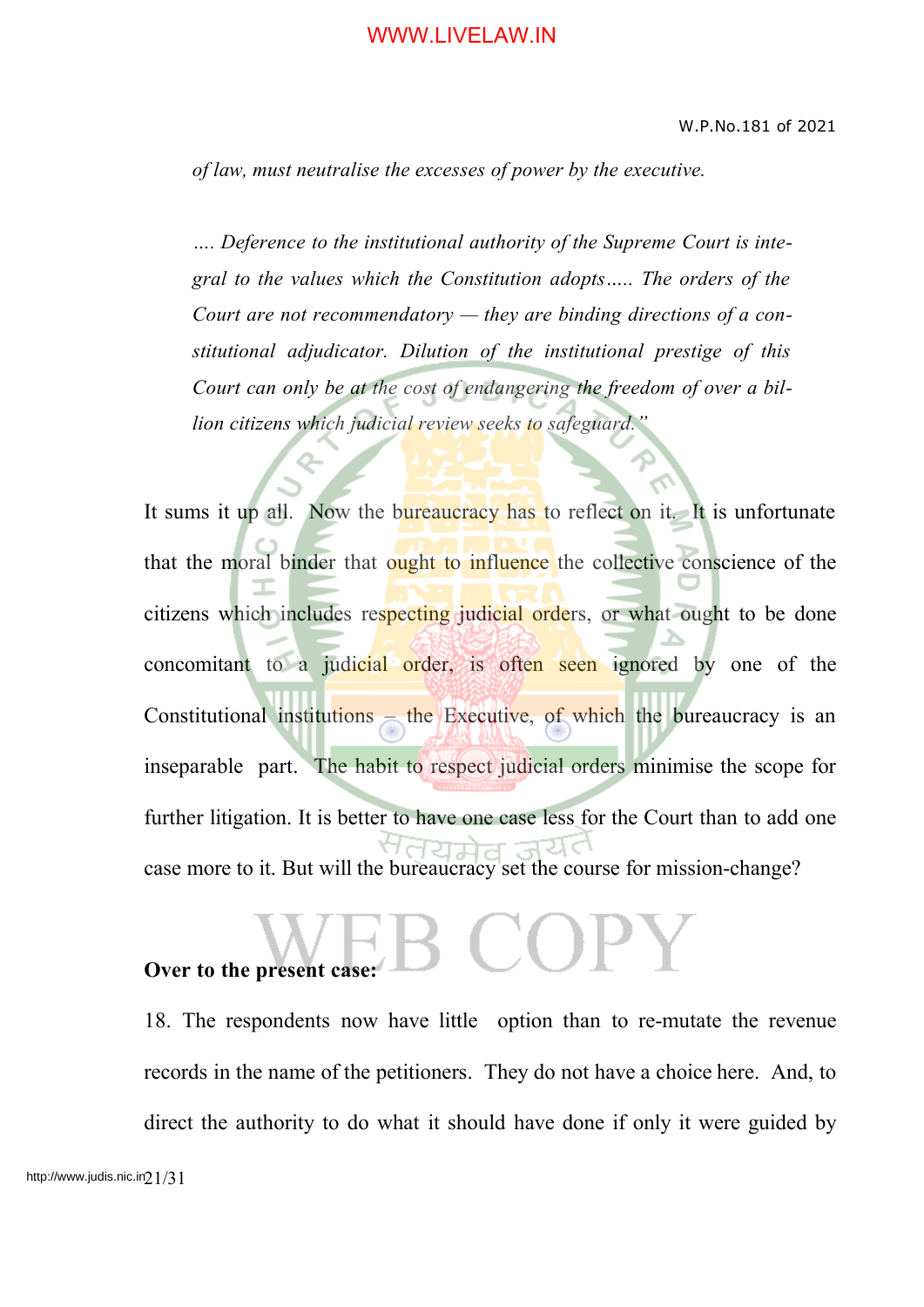#### W.P.No.181 of 2021

rule of law and fairness in administration, and exact obedience to any such direction is easily available course. Here, it is relevant to state that this Court had an occasion to consider a strikingly similar case in *Ravindran Vs The District Collector, Vellore District* [W.P.19428 of 2020, dated 06-01-2021]. and it is apposite to reproduce the following passage:

*"9. ...The Executive, in all probability may now comply with a direction to re-mutate the record of rights, but is it not true that the petitioner has been a silent victim of the Executive insensitivity? To stop with a direction such as the one indicated may only aid in providing an exit route to the Executive to escape from accounting for its default. Should this Court with the Constitutional obligations on it, turn a Nelson's eye to such administrative defaults?*

*10. It is indisputable that the possession of the land in question is with the petitioner, but its profitable enjoyment is largely curtailed since his name has not been re-mutated in the revenue records. The State has no authority to interfere with the right to property of the citizen except in accordance with law. Here, the State machinery is caught on the wrong foot when it failed to re-mutate the land in question in the petitioner's name in the revenue records. A record of right such as the patta is indispensable for exercising absolute right of ownership over the property, and when patta is not re-mutated despite the petitioner requiring it for ten years now, it is an obvious instance of the Executive interfering with the right to property of the citizen.*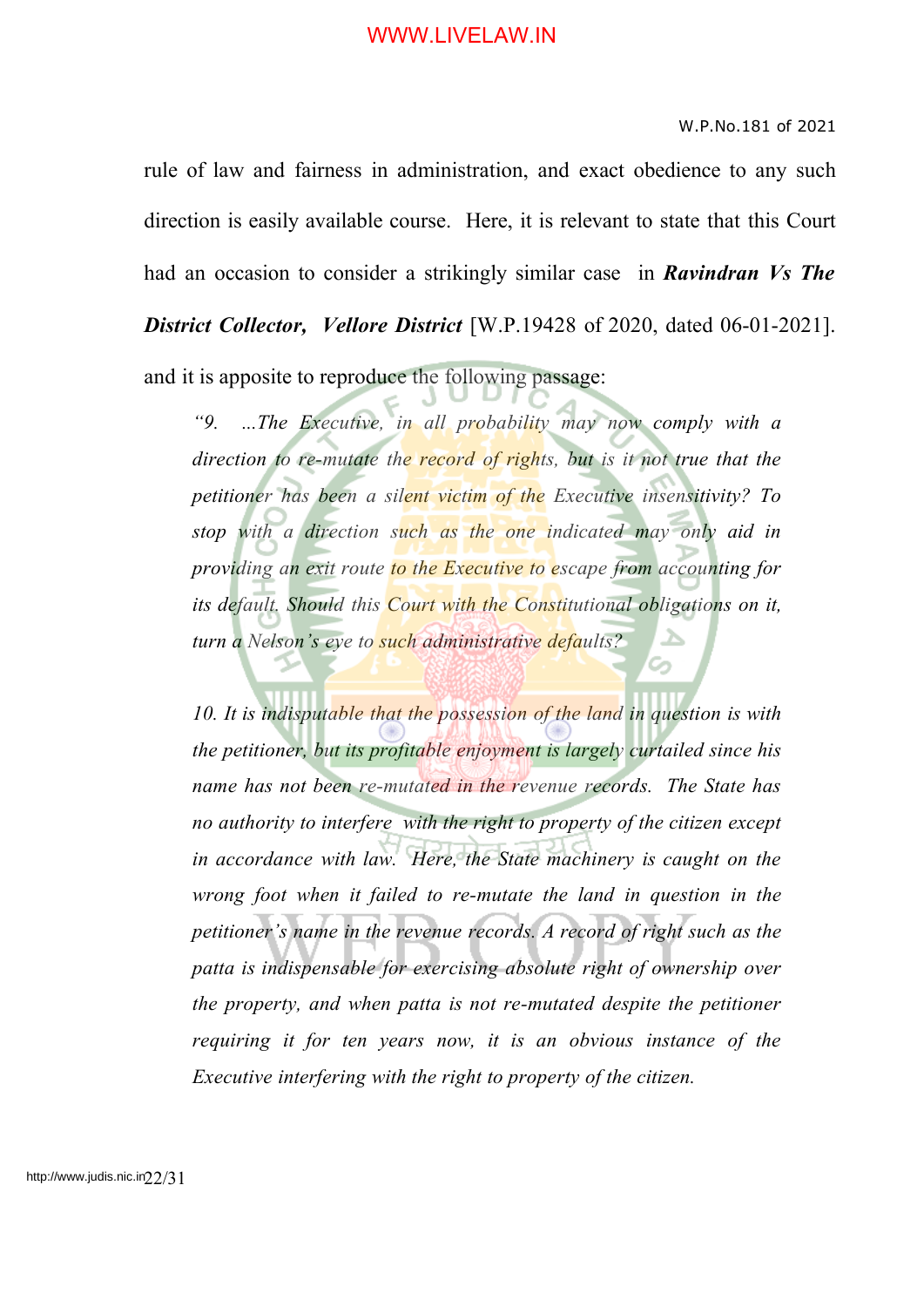*11. The bureaucracy is told that right to property has a close nexus to right to life under Art.21 of the Constitution, since the former, to a substantial extent, defines the quality of life a citizen has secured for himself under the Constitution. In Delhi Airtech Services Private Limited v State of U.P [2011 9 SCC 354] the Supreme Court termed the right to property as a human right under Article 21 and alluded to it as the seed bed for securing other human freedoms such as liberty. The Supreme Court observed:*

*"30. It is accepted in every jurisprudence and by different political thinkers that some amount of property right is an indispensable safeguard against tyranny and economic oppression of the Government. Jefferson was of the view that liberty cannot long subsist without the support of property. "Property must be secured, else liberty cannot subsist" was the opinion of John Adams. Indeed the view that property itself is the seed-bed which must be conserved if other constitutional values are to flourish, is the consensus among political thinkers and jurists."*

*The growth of Constitutional jurisprudence in this country has been chiefly characterized by the constant search of the Constitutional Courts to discover the expandability of the concept of right to life under Article 21. Its objective is to include as many, exclude none, and at all times to check the Executive temptations to tread upon it, even accidentally, except in accordance with the procedure established by law. The multitude of rights that go to constitute right to life, some time termed as penumbral rights, are comparable to the advaita philosophy in that each of such fractional right itself possesses*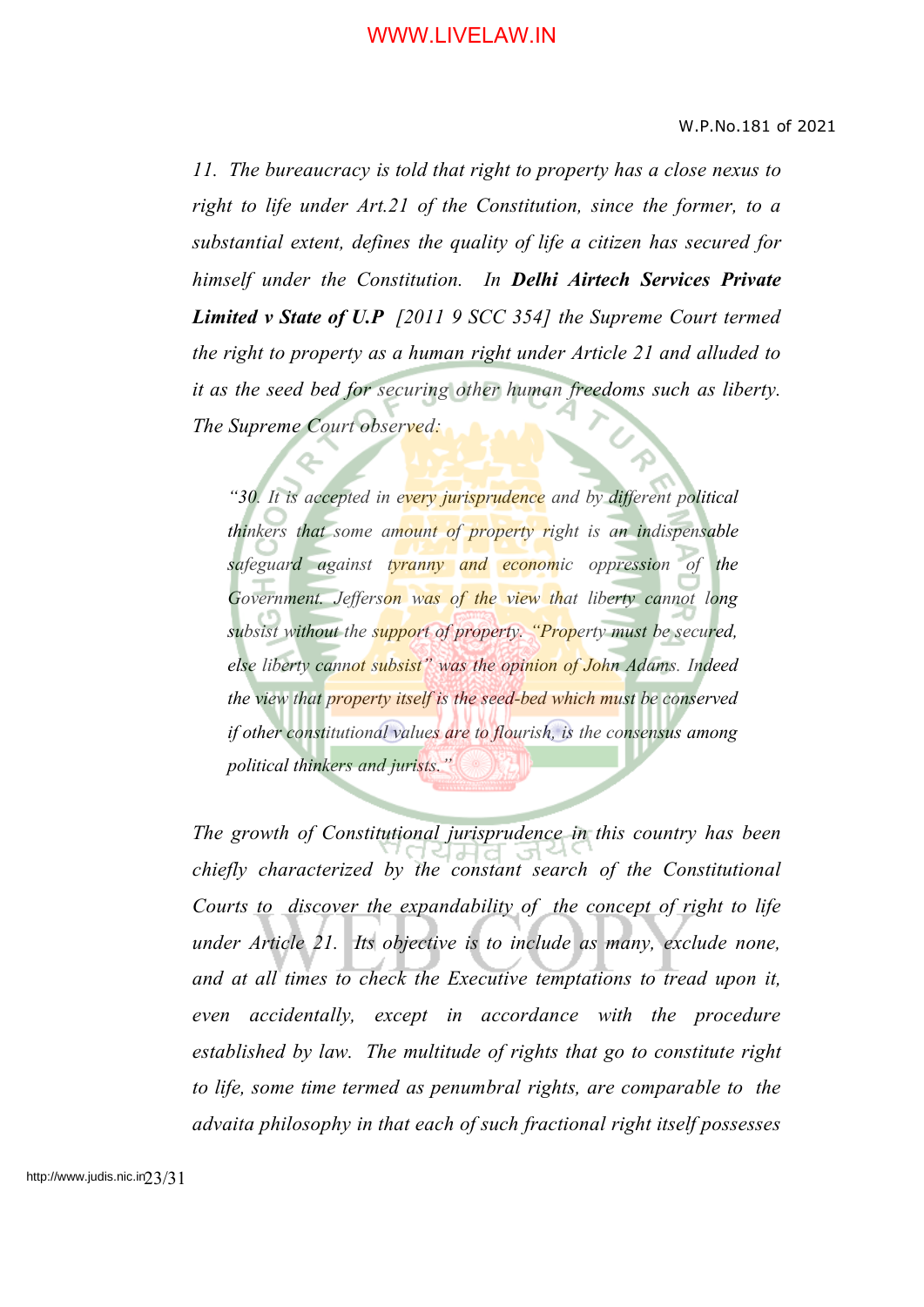*the characteristics of the whole. Soham. Hence, an understanding of the right to property only in economic terms may not be a right idea, nor will be an understanding that its infringement should produce a tangible loss. An infringement of right to property will therefore enjoy an expanded meaning proportionate to the expandability of the right to life under the Constitution. It will now accommodate a meaning which includes the quality of life even in terms of the happinessquotient which a citizen is entitled to, and the State machinery shall stay away from affecting it, unless it has a warrant in law to interfere. Failure to re-mutate the land in the name of the petitioner may not affect his title, but definitely restrict his ability to enjoy it in the manner of his choice. It could therefore, be derived that when one is denied of his right to exercise all that emanates from the right of ownership, which includes right to alienate or encumber by a method not supported by law, the anxiety such denial generates in the hearts of men will offend the quality of life under Article 21, and impinge upon the cherished ideals of human dignity zealously guarded by it."*

Here it may be of relevance to quote *Justice K.K. Mathew* who in his article 'तयमेत अय titled '*The Basic Structure Theory and the Right to Property*', [(1978) 2 SCC

-J.63] observes:

"*Once upon a time, it was thought that the so-called personal rights like the right to vote, right to freedom of speech or personal liberty occupied a higher status in the hierarchy of values than property right. As a result the courts were more astute to strike down legislations which impinged upon these rights, than upon property rights. But*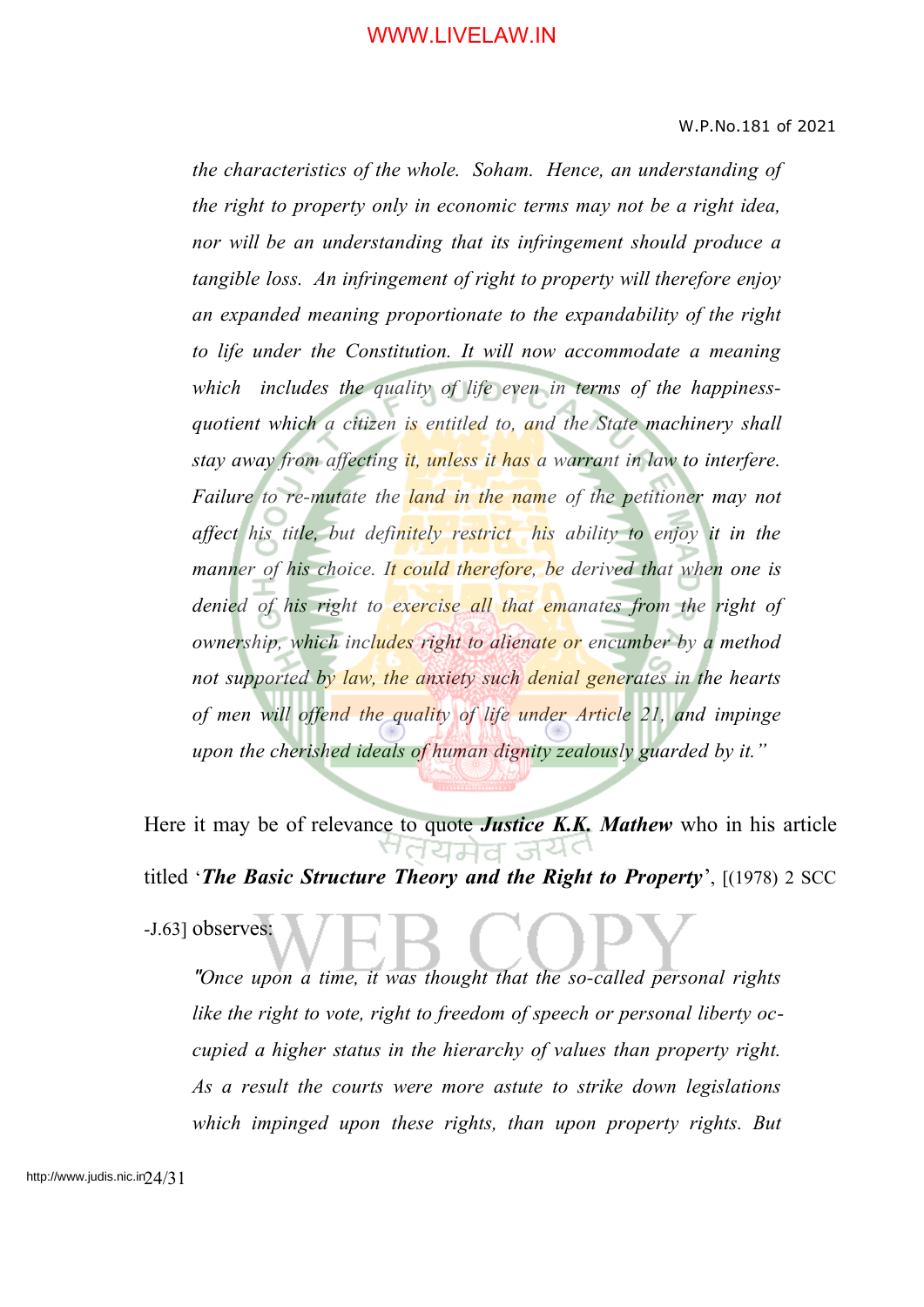*Learned Hand, a great judge, felt that the distinction between the two was unreal and said that nobody seems to have bestowed any thought on the question why property rights are not personal rights. The Supreme Court of America which once gave hospitable quarter to the distinction between personal rights and property rights and accorded a preferred position to the former, has given a decent burial both to the distinction and the preferred status of the so-called personal rights or liberties in 1972 by saying "the dichotomy between personal liberties and property rights is a false one. Property does not have rights. People have rights. The right to enjoy property without unlawful deprivation, not less than the right to speak or the right to travel is in truth a 'personal' right, whether the 'property' in question be a welfare cheque, a home or a savings account. In fact, a fundamental interdependence exists between the personal right to liberty and the personal right in property. Neither could have meaning without the other. That rights in property are basic civil rights has long been recognised."*

To continue from *Ravindran's case*,

*"12.1 In Nilabati Behera v. State of Orissa, [(1993) 2 SCC 746], the Hon'ble Supreme Court has held:*

*"30. ….we have now to examine whether to seek the right of redressal under Article 32 of the Constitution, which is without prejudice to any other action with respect to the same matter which may be lawfully available, extends merely to a declaration that there has been contravention and infringement of the guaranteed fundamental rights*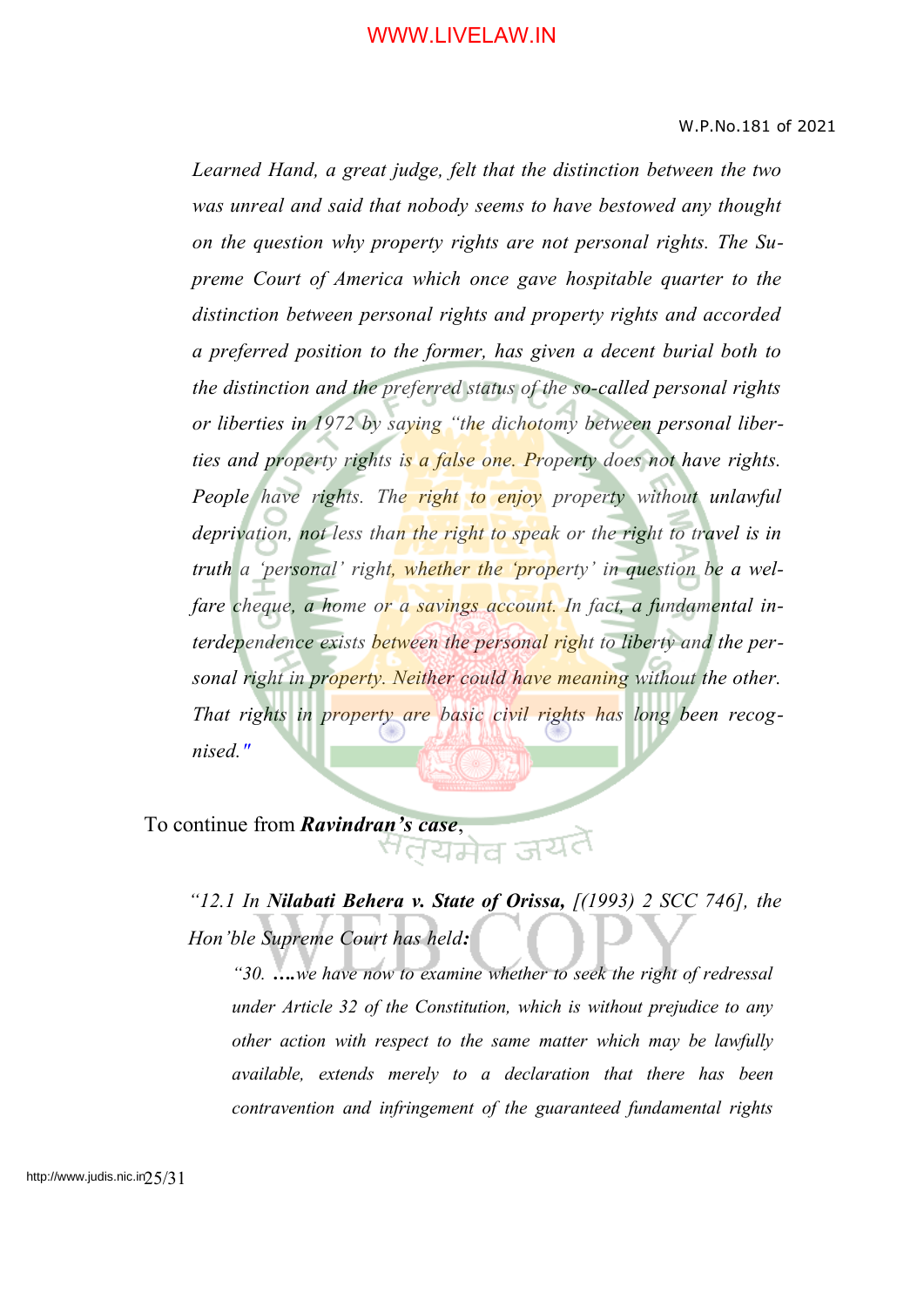*and rest content at that by relegating the party to seek relief through civil and criminal proceedings or can it go further and grant redress also by the only practicable form of redress — by awarding monetary damages for the infraction of the right to life.*

*33. The old doctrine of only relegating the aggrieved to the remedies available in civil law limits the role of the courts too much as protector and guarantor of the indefeasible rights of the citizens. The courts have the obligation to satisfy the social aspirations of the citizens because the courts and the law are for the people and expected to respond to their aspirations.*

*34. …… The purpose of public law is not only to civilise public power but also to assure the citizen that they live under a legal system which aims to protect their interests and preserve their rights. Therefore, when the court moulds the relief by granting "compensation" in proceedings under Article 32 or 226 of the Constitution seeking enforcement or protection of fundamental rights, it does so under the public law by way of penalising the wrongdoer and fixing the liability for the public wrong on the State which has failed in its public duty to protect the fundamental rights of the citizen. The payment of compensation in such cases is not to be understood, as it is generally understood in a civil action for damages under the private law but in the broader sense of providing relief by an order of making "monetary amends" under the public law for the wrong done due to breach of public duty, of not protecting the fundamental rights of the citizen. The compensation is in the nature of "exemplary damages" awarded against the wrongdoer for the breach of its public law duty and is independent of the rights available to the aggrieved party to claim*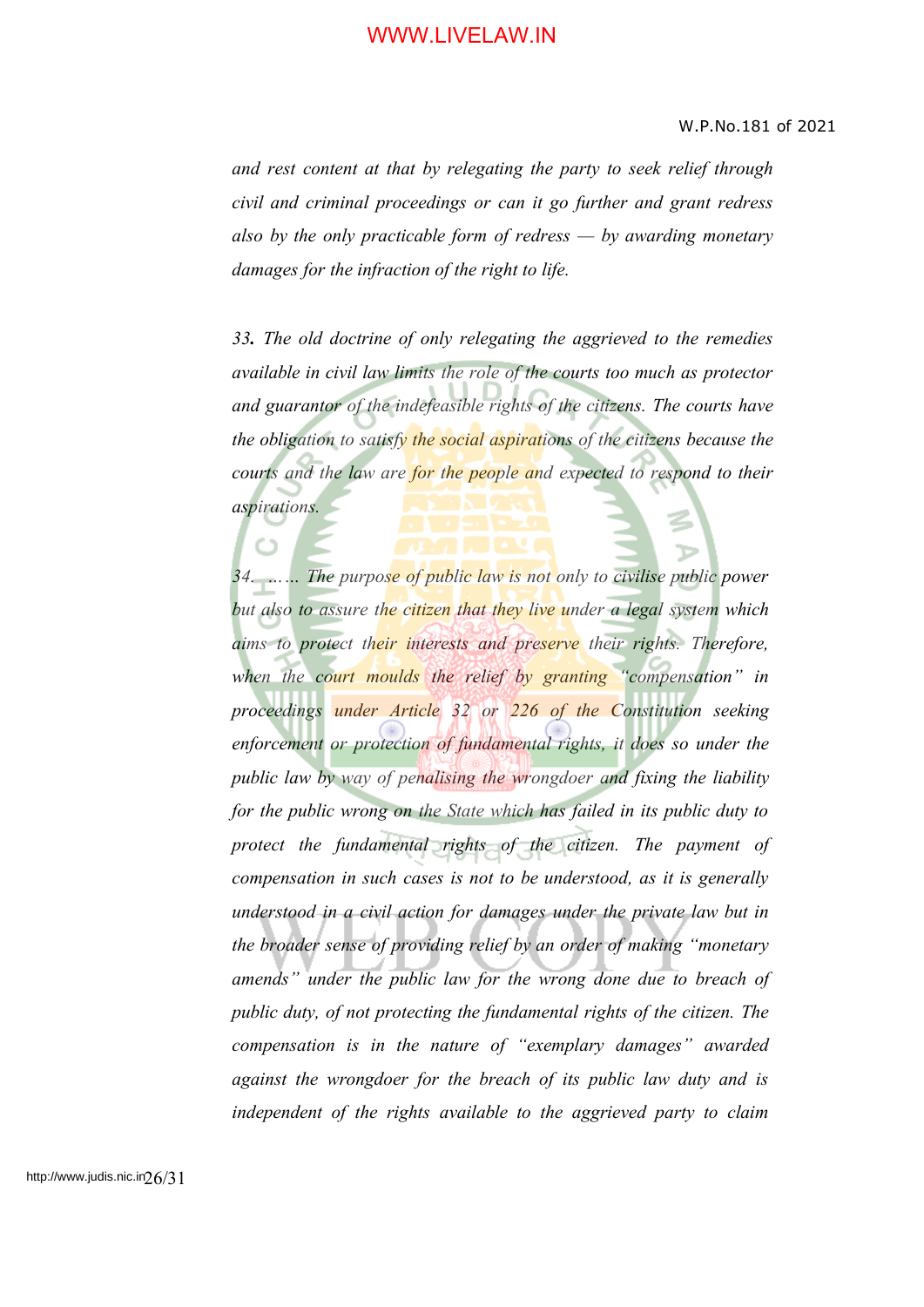*compensation under the private law in an action based on tort, through a suit instituted in a court of competent jurisdiction or/and prosecute the offender under the penal law.*

*35. This Court and the High Courts, being the protectors of the civil liberties of the citizen, have not only the power and jurisdiction but also an obligation to grant relief in exercise of its jurisdiction under Articles 32 and 226 of the Constitution to the victim or the heir of the victim whose fundamental rights under Article 21 of the Constitution of India are established to have been flagrantly infringed by calling upon the State to repair the damage done by its officers to the fundamental rights of the citizen, notwithstanding the right of the citizen to the remedy by way of a civil suit or criminal proceedings. The State, of course has the right to be indemnified by and take such action as may be available to it against the wrongdoer in accordance with law — through appropriate proceedings. Of course, relief in exercise of the power under Article 32 or 226 would be granted only once it is established that there has been an infringement of the fundamental rights of the citizen and no other form of appropriate redressal by the court in the facts and circumstances of the case, is possible. The decisions of this Court in the line of cases starting with Rudul Sah v State of Bihar[(1983) 4 SCC 141 : 1983 SCC (Cri) 798 : (1983) 3 SCR 508] granted monetary relief to the victims for deprivation of their fundamental rights in proceedings through petitions filed under Article 32 or 226 of the Constitution of India, notwithstanding the rights available under the civil law to the aggrieved party where the courts found that grant of such relief was warranted. It is a sound policy to punish the wrongdoer and it is in that spirit that the courts have moulded the relief by granting compensation to the victims in exercise of their writ jurisdiction. In*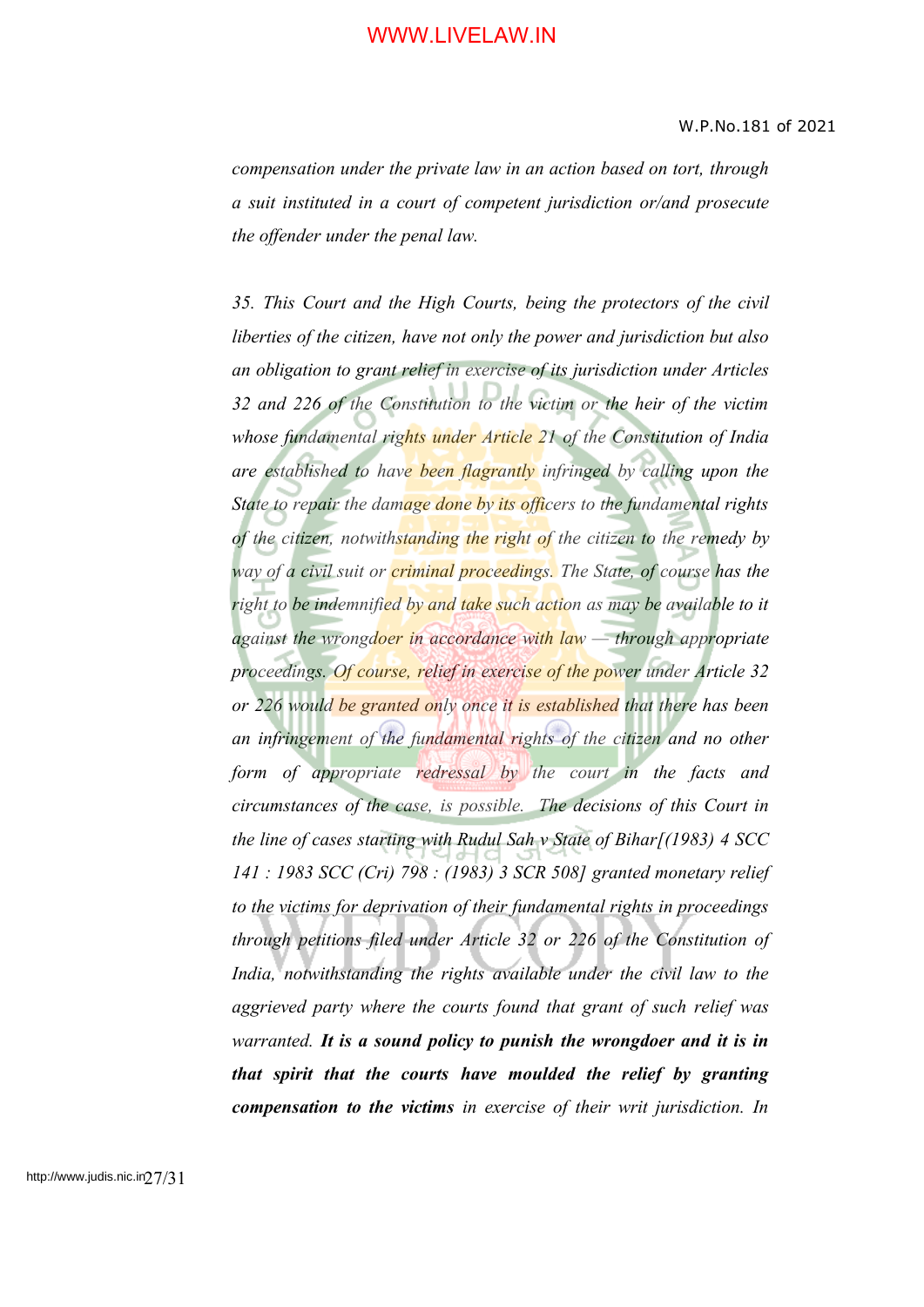*doing so the courts take into account not only the interest of the applicant and the respondent but also the interests of the public as a whole with a view to ensure that public bodies or officials do not act unlawfully and do perform their public duties properly particularly where the fundamental right of a citizen under Article 21 is concerned…."*

*This was followed by the Hon'ble Supreme Court in United Air Travel Services v. Union of India, [(2018) 8 SCC 141], where it held that "..it is a sound policy to punish the wrongdoer and it is in that spirit that the courts have moulded the relief by granting compensation in exercise of writ jurisdiction. The objective is to ensure that public bodies or officials do not act unlawfully. Since the issue is one of enforcement of public duties, the remedy would be available under public law notwithstanding that damages are claimed in those proceedings".*

19. In the spirit of what the Supreme Court has held, this Court now directs the respondents to pay the petitioner a sum of Rs.50,000/- as compensation for interfering with the right to property of the petitioner for over a decade, with no lawful justification. To extract again from the order in *Ravindran case,*

*"12.3 It is not ameliorative, but palliative. When an infraction of a fundamental right is spotted on which the Executive chose to repose and allowed it to continue when it had an option to remedy, Constitutional courts will draw strength from the spirit of the Constitution to remedy the wrong. Courts shall not patronize that which the Constitution does not encourage. As was pointed out by the*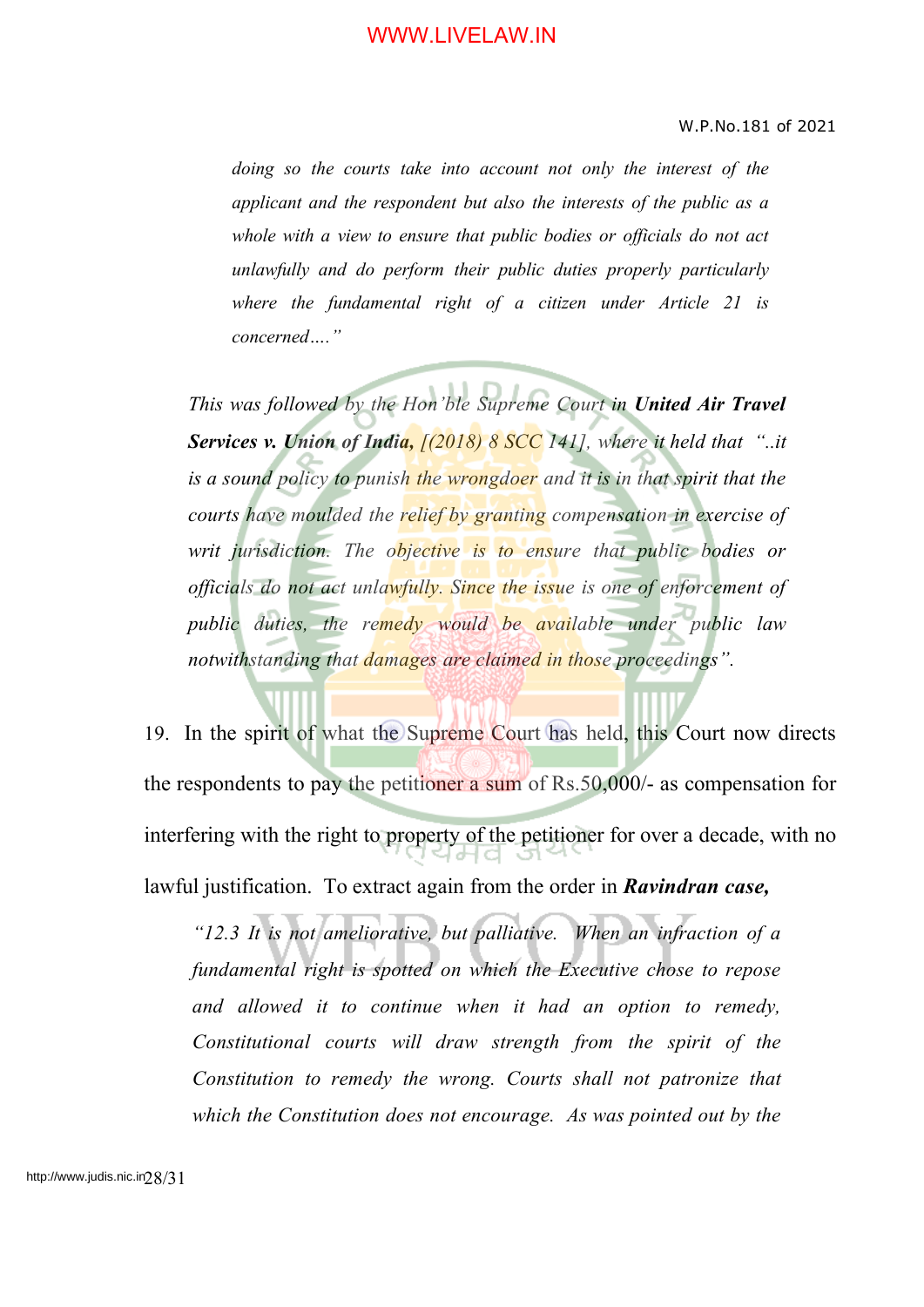*Supreme Court in Nilabati Behera v. State of Orissa [(1993) 2 SCC 746], this Court, under Article 226, is empowered to make monetary amends by granting suitable compensation in public law for the infraction of fundamental rights by the State and its officials. It is to inform the State and its bureaucratic machinery that when it interferes with the fundamental right of the citizen without lawful excuse, it may have to answer for it. Far from being a deterrent, where there is an institutional pride in the bureaucracy, this Court hopes that it might not like to have a recurrence.*

20.1 In conclusion, this Court allows the petition and directs the second respondent to mutate the Village Permanent Register in the name of the petitioner or or before 30.03.2021. For all the sufferings that the administrative machinery has inflicted on the petitioner for twenty years now, the State shall now pay the petitioner a sum of Rs.50,000/- in damages. No costs. Consequently, connected miscellaneous petition is closed.

# सतयमेव जयतै

20.2 The District Collector, Perambalur District, the second respondent is also now required to file a report as to what mechanism that would be put in place to avert and avoid situations such as the one involved in this case.

21. Post it for reporting compliance to 15.04.2021.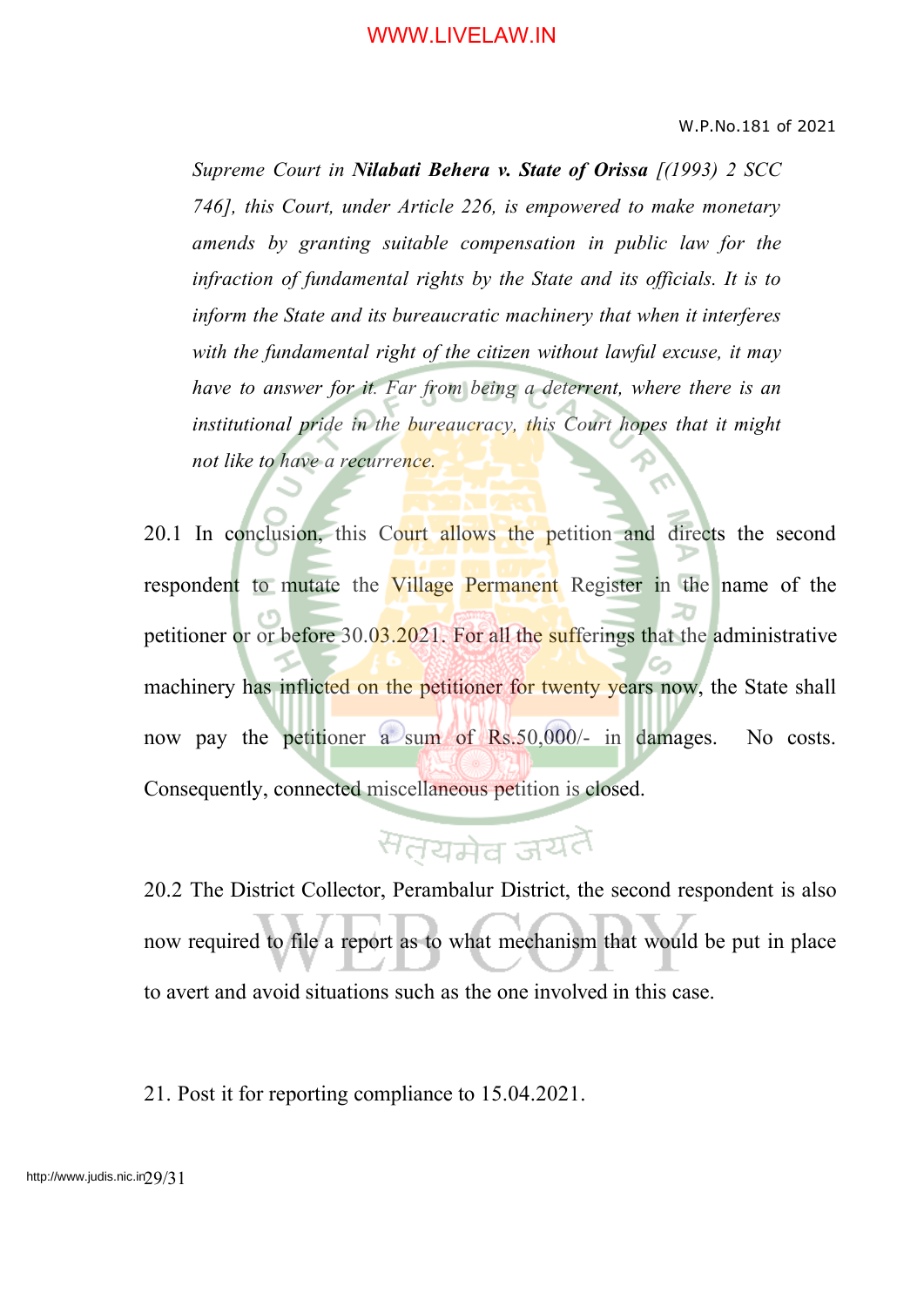W.P.No.181 of 2021

#### **17.02.2021**

ds

Index : Yes /No Speaking order / Non-speaking order

To:

To:<br>1. The State of Tamil Nadu<br>1. Secretary to Government Rep by its Principal Secretary to Government Revenue and Disaster Management Department Fort St.George Chennai – 600 009.

2.The District Collector Perambalur District Perambalur.

3.The Special Tahsildhar(LA) Adi Dravidar and Tribal Welfare Department Perambalur District Perambalur.

# VEB COPY

सत्यमेव जय